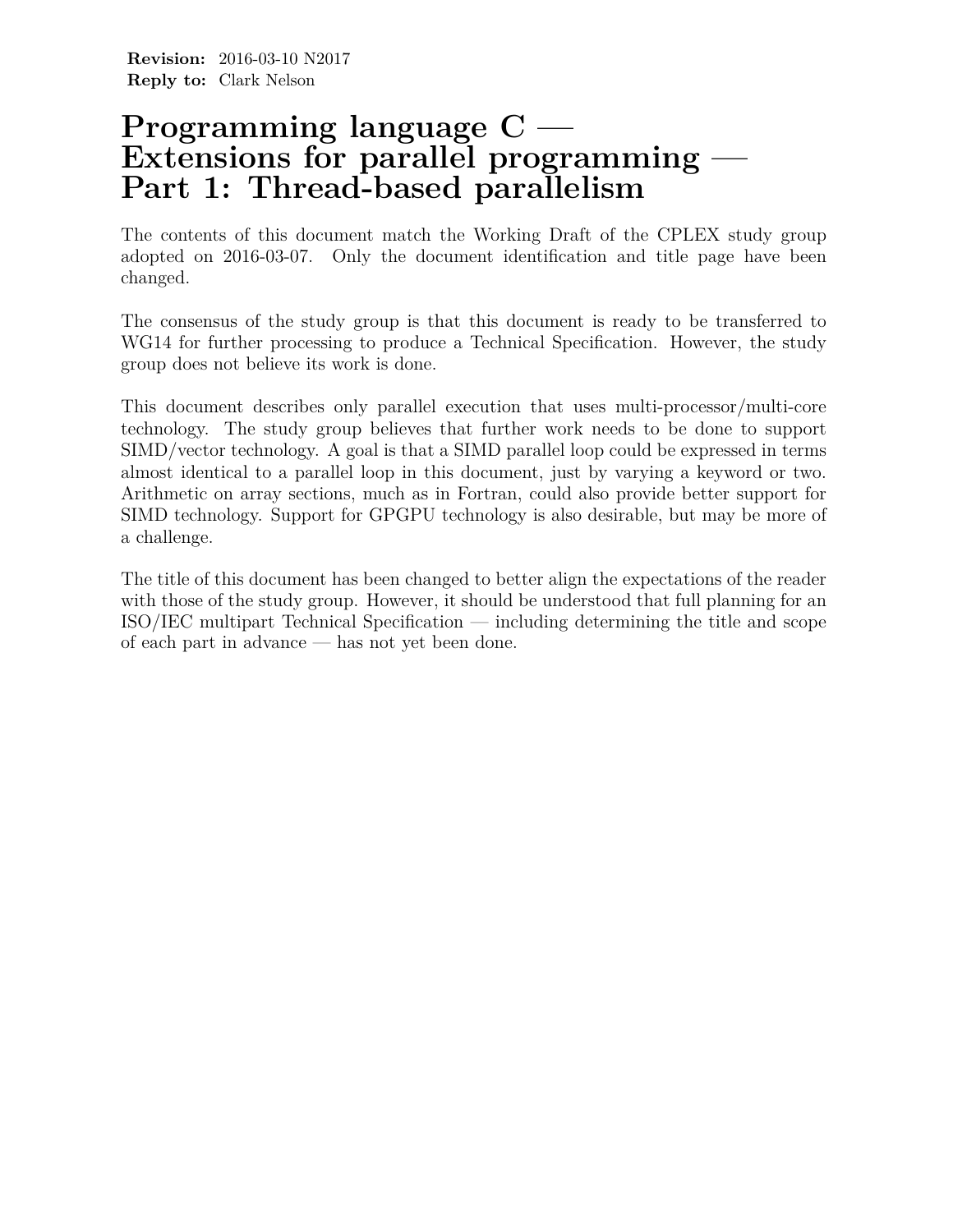*EPPTS***:2018(E) 2016-03-10 N2017**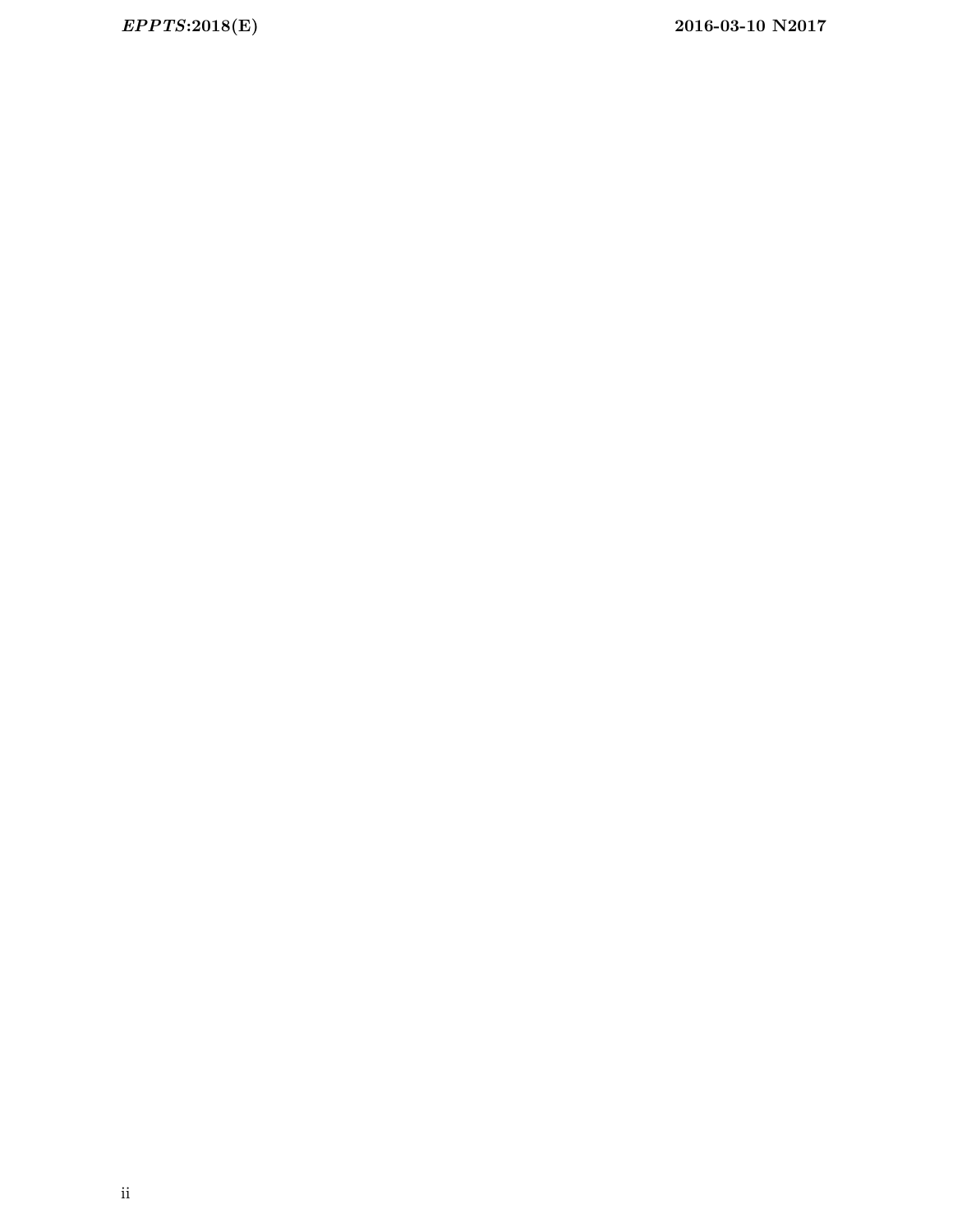# **2016-03-10 N2017** *EPPTS***:2018(E)**

|                  | Contents   |                                                                                                                                                                                                                                | Page                |
|------------------|------------|--------------------------------------------------------------------------------------------------------------------------------------------------------------------------------------------------------------------------------|---------------------|
| 1                |            |                                                                                                                                                                                                                                | $\mathbf{1}$        |
| $\overline{2}$   |            |                                                                                                                                                                                                                                | $\mathbf{1}$        |
| 3                |            | Terms and definitions entertainment of the set of the set of the set of the set of the set of the set of the set of the set of the set of the set of the set of the set of the set of the set of the set of the set of the set | $\overline{2}$      |
| $\overline{4}$   |            | Document conventions entering the state of the state of the state of the state of the state of the state of the state of the state of the state of the state of the state of the state of the state of the state of the state  | 3                   |
| $\overline{5}$   |            |                                                                                                                                                                                                                                | 3                   |
| $\boldsymbol{6}$ |            |                                                                                                                                                                                                                                | $\overline{4}$      |
|                  |            |                                                                                                                                                                                                                                |                     |
| $\overline{7}$   |            |                                                                                                                                                                                                                                | $\overline{5}$      |
|                  | 7.1        |                                                                                                                                                                                                                                | $\overline{5}$<br>5 |
|                  | 7.2<br>7.3 |                                                                                                                                                                                                                                | 9                   |
|                  |            |                                                                                                                                                                                                                                | 9                   |
|                  | 7.4        |                                                                                                                                                                                                                                |                     |
|                  | 7.5<br>7.6 | Integration with the $C$ standard $\ldots \ldots \ldots \ldots \ldots \ldots \ldots \ldots \ldots$                                                                                                                             | 10<br>13            |
|                  |            |                                                                                                                                                                                                                                |                     |
| 8                |            | Captures                                                                                                                                                                                                                       | 14                  |
|                  | 8.1        |                                                                                                                                                                                                                                | 14                  |
|                  | 8.2        |                                                                                                                                                                                                                                | 14                  |
|                  | 8.3        |                                                                                                                                                                                                                                | 15                  |
|                  |            |                                                                                                                                                                                                                                | 17                  |
| 9                |            | Counted loops                                                                                                                                                                                                                  |                     |
|                  | 9.1        | Introduction                                                                                                                                                                                                                   | 17                  |
|                  | 9.2        |                                                                                                                                                                                                                                | 17                  |
|                  | 9.3        |                                                                                                                                                                                                                                | 17                  |
|                  | 9.3.1      | Introduction                                                                                                                                                                                                                   | 17                  |
|                  | 9.3.2      | Constraints on the form of the control clauses                                                                                                                                                                                 | 17                  |
|                  | 9.3.3      |                                                                                                                                                                                                                                | 18                  |
|                  | 9.3.4      |                                                                                                                                                                                                                                | 19                  |
|                  | 9.3.5      |                                                                                                                                                                                                                                | 20                  |
|                  | 9.4        |                                                                                                                                                                                                                                | 20                  |
| <b>10</b>        |            |                                                                                                                                                                                                                                | 21                  |
| 11               |            | <b>Task statements</b>                                                                                                                                                                                                         | 22                  |
|                  | 11.1       | Introduction                                                                                                                                                                                                                   | 22                  |
|                  | 11.2       | The task block statement $\dots \dots \dots \dots \dots \dots \dots \dots \dots \dots \dots \dots \dots$                                                                                                                       | 22                  |
|                  | 11.3       |                                                                                                                                                                                                                                | 23                  |
|                  | 11.4       | The task sync statement $\dots \dots \dots \dots \dots \dots \dots \dots \dots \dots \dots \dots \dots$                                                                                                                        | 23                  |
|                  | 11.5       | The task spawning call statement $\dots \dots \dots \dots \dots \dots \dots \dots \dots \dots \dots$                                                                                                                           | 23                  |
|                  |            |                                                                                                                                                                                                                                |                     |
| 12               |            |                                                                                                                                                                                                                                | 25                  |
|                  | 12.1       |                                                                                                                                                                                                                                | 25                  |
|                  | 12.2       |                                                                                                                                                                                                                                | 26                  |
|                  | 12.3       |                                                                                                                                                                                                                                | 26                  |
|                  | 12.4       | The schedule_kind parameter $\dots \dots \dots \dots \dots \dots \dots \dots \dots \dots \dots$                                                                                                                                | 26                  |
|                  | 12.5       |                                                                                                                                                                                                                                | 27                  |
|                  | 12.6       | The affinity parameter $\dots \dots \dots \dots \dots \dots \dots \dots \dots \dots \dots \dots \dots$                                                                                                                         | 27                  |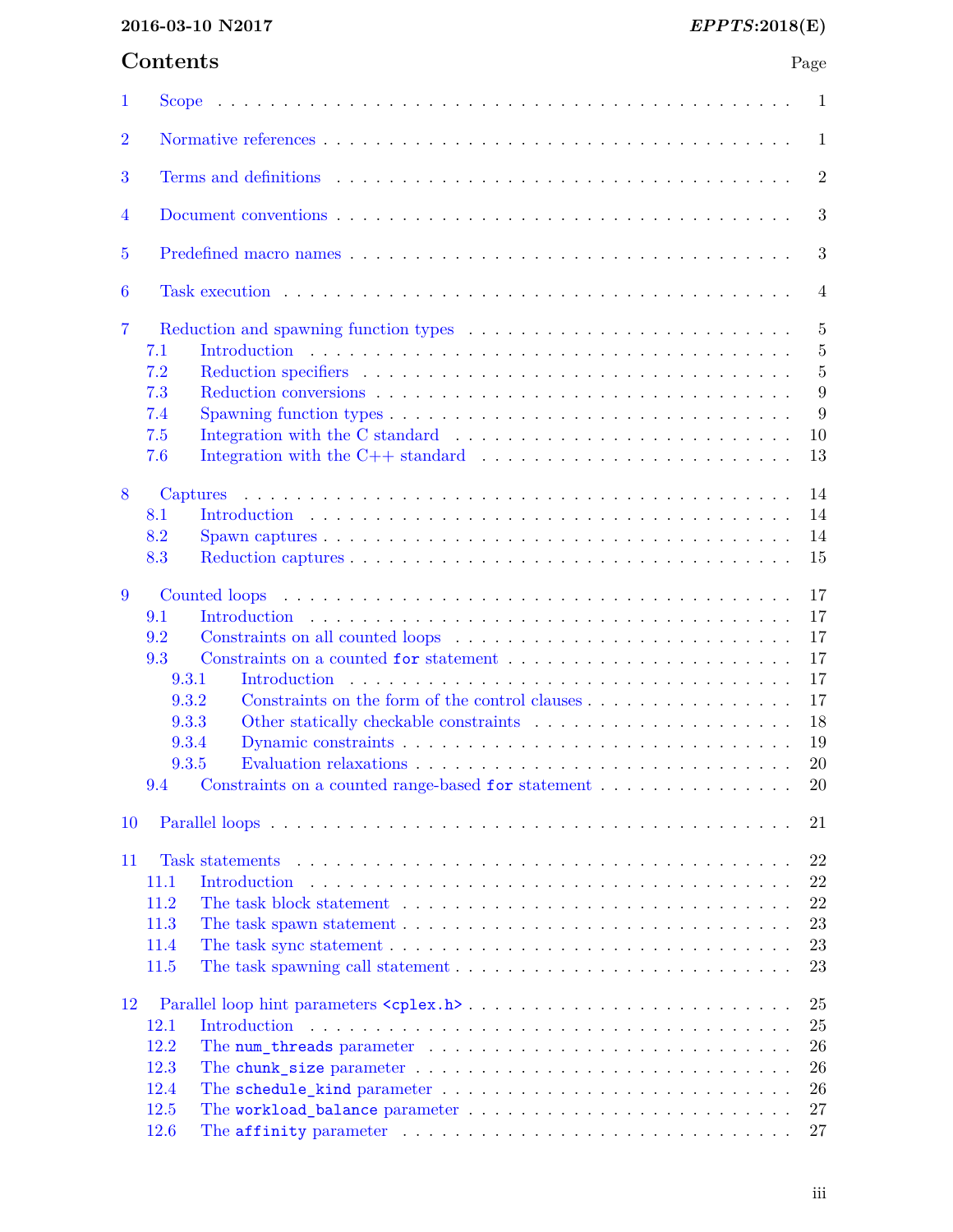# **Tables**

| Table $1$ — Combination method for built-in combiners $\ldots$ , $\ldots$ , $\ldots$ , $\ldots$ , $\ldots$ , $\ldots$   |  |
|-------------------------------------------------------------------------------------------------------------------------|--|
| Table 2 — Default initializers for built-in combiners $\ldots \ldots \ldots \ldots \ldots \ldots \ldots$                |  |
| Table $3$ — Method of computing the iteration count $\dots \dots \dots \dots \dots \dots \dots \dots \dots \dots \dots$ |  |
| Table $4$ — Method of advancing an induction variable $\dots \dots \dots \dots \dots \dots \dots \dots \dots$           |  |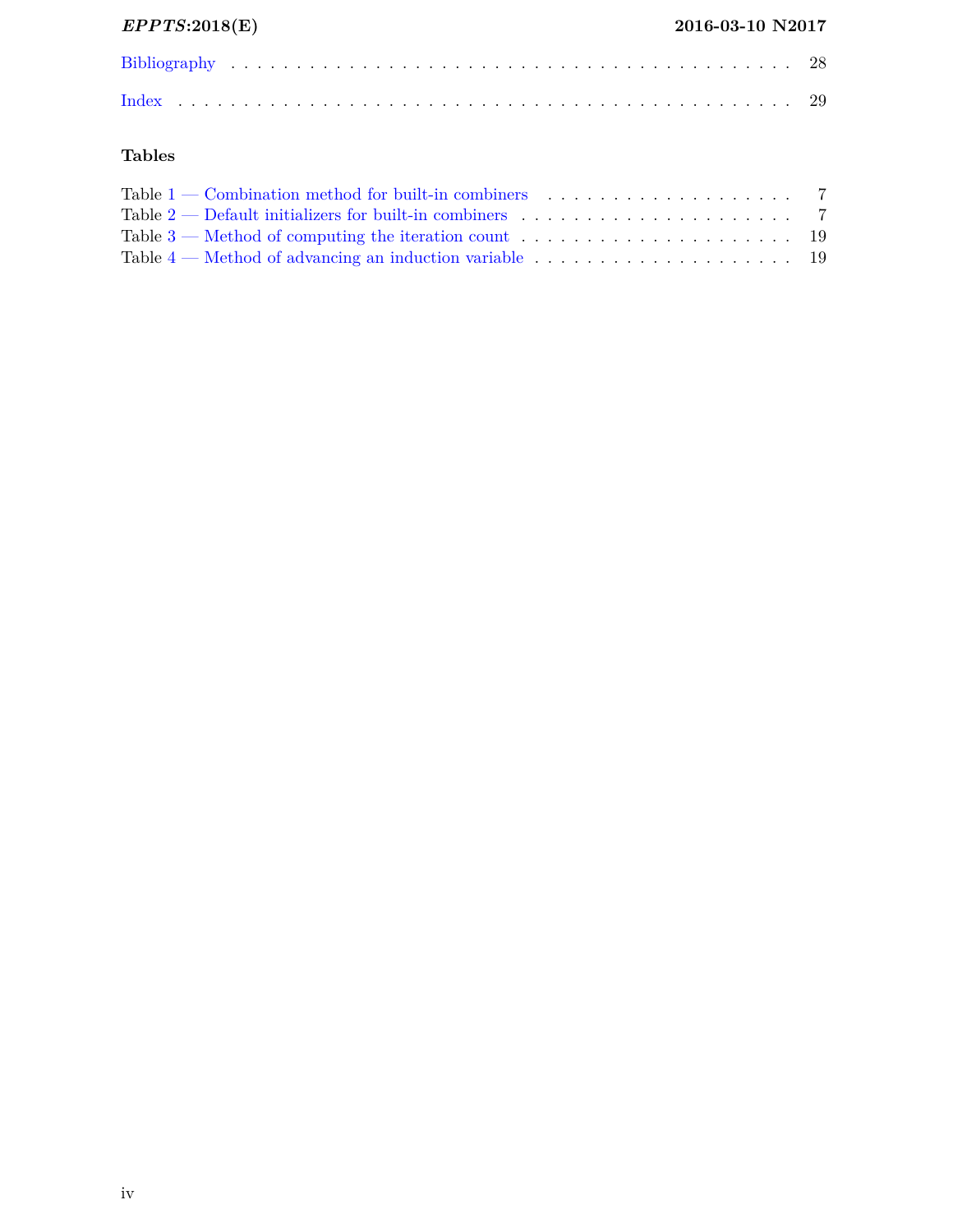# **Foreword**

ISO (the International Organization for Standardization) is a worldwide federation of national standards bodies (ISO member bodies). The work of preparing International Standards is normally carried out through ISO technical committees. Each member body interested in a subject for which a technical committee has been established has the right to be represented on that committee. International organizations, governmental and non-governmental, in liaison with ISO, also take part in the work. ISO collaborates closely with the International Electrotechnical Commission (IEC) on all matters of electrotechnical standardization.

International Standards are drafted in accordance with the rules given in the ISO/IEC Directives, Part 2.

The main task of technical committees is to prepare International Standards. Draft International Standards adopted by the technical committees are circulated to the member bodies for voting. Publication as an International Standard requires approval by at least 75% of the member bodies casting a vote.

In other circumstances, particularly when there is an urgent market requirement for such documents, a technical committee may decide to publish other types of normative document:

- **—** an ISO Publicly Available Specification (ISO/PAS) represents an agreement between technical experts in an ISO working group and is accepted for publication if it is approved by more than 50% of the members of the parent committee casting a vote;
- **—** an ISO Technical Specification (ISO/TS) represents an agreement between the members of a technical committee and is accepted for publication if it is approved by 2/3 of the members of the committee casting a vote.

An ISO/PAS or ISO/TS is reviewed every three years with a view to deciding whether it can be transformed into an International Standard.

ISO/TS *EPPTS* was prepared by Technical Committee ISO/IEC JTC1/SC22/WG14. [1\)](#page-4-0)

Attention is drawn to the possibility that some of the elements of this document may be the subject of patent rights. ISO shall not be held responsible for identifying any or all such patent rights.

<span id="page-4-0"></span> $<sup>1</sup>$ FYI: This is the only paragraph in the Foreword that has anything in it that's not just boilerplate.</sup>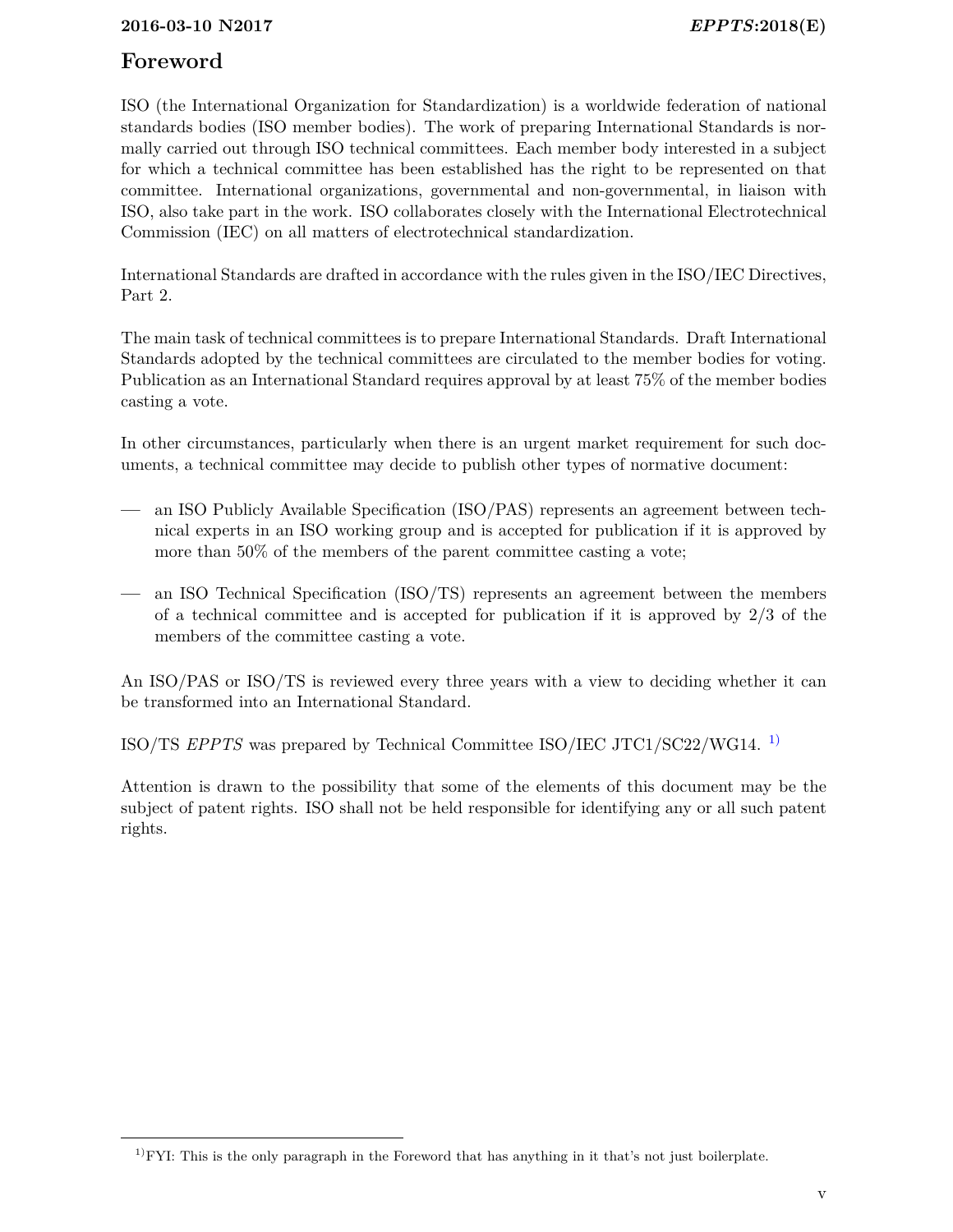*EPPTS***:2018(E) 2016-03-10 N2017**

# **Introduction**

Attention is drawn to the possibility that some of the elements of this document may be the subject of patent rights other than those mentioned above. ISO [and/or] IEC shall not be held responsible for identifying any or all such patent rights.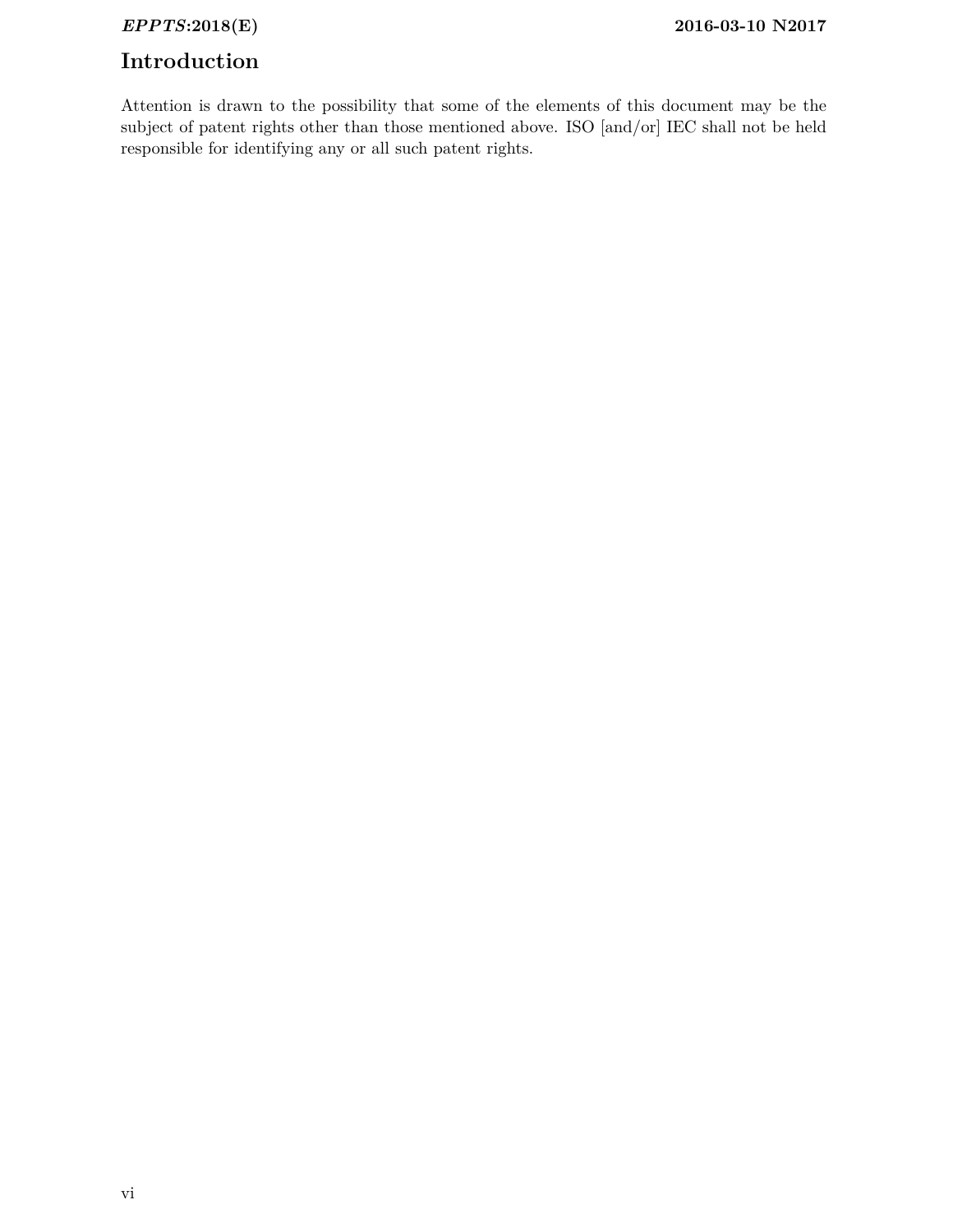# **Programming languages —**  $\mathbf C$ **Extensions for parallel programming**

# <span id="page-6-0"></span>**1 Scope**

The following are within the scope of this technical specification:

**—** Extensions to the C language to simplify writing a parallel program.

The following are outside the scope of this technical specification:

**—** Support for writing a concurrent program.

# <span id="page-6-1"></span>**2 Normative references**

The following normative documents contain provisions which, through reference in this text, constitute provisions of this technical specification. For dated references, subsequent amendments to, or revisions of, any of these publications do not apply. However, parties to agreements based on this technical specification are encouraged to investigate the possibility of applying the most recent editions of the normative documents indicated below. For undated references, the latest edition of the normative document referred to applies. Members of ISO and IEC maintain registers of currently valid International Standards.

ISO/IEC 9899:2011(E), *Programming languages — C*

ISO/IEC 14882:2014(E), *Programming languages — C++*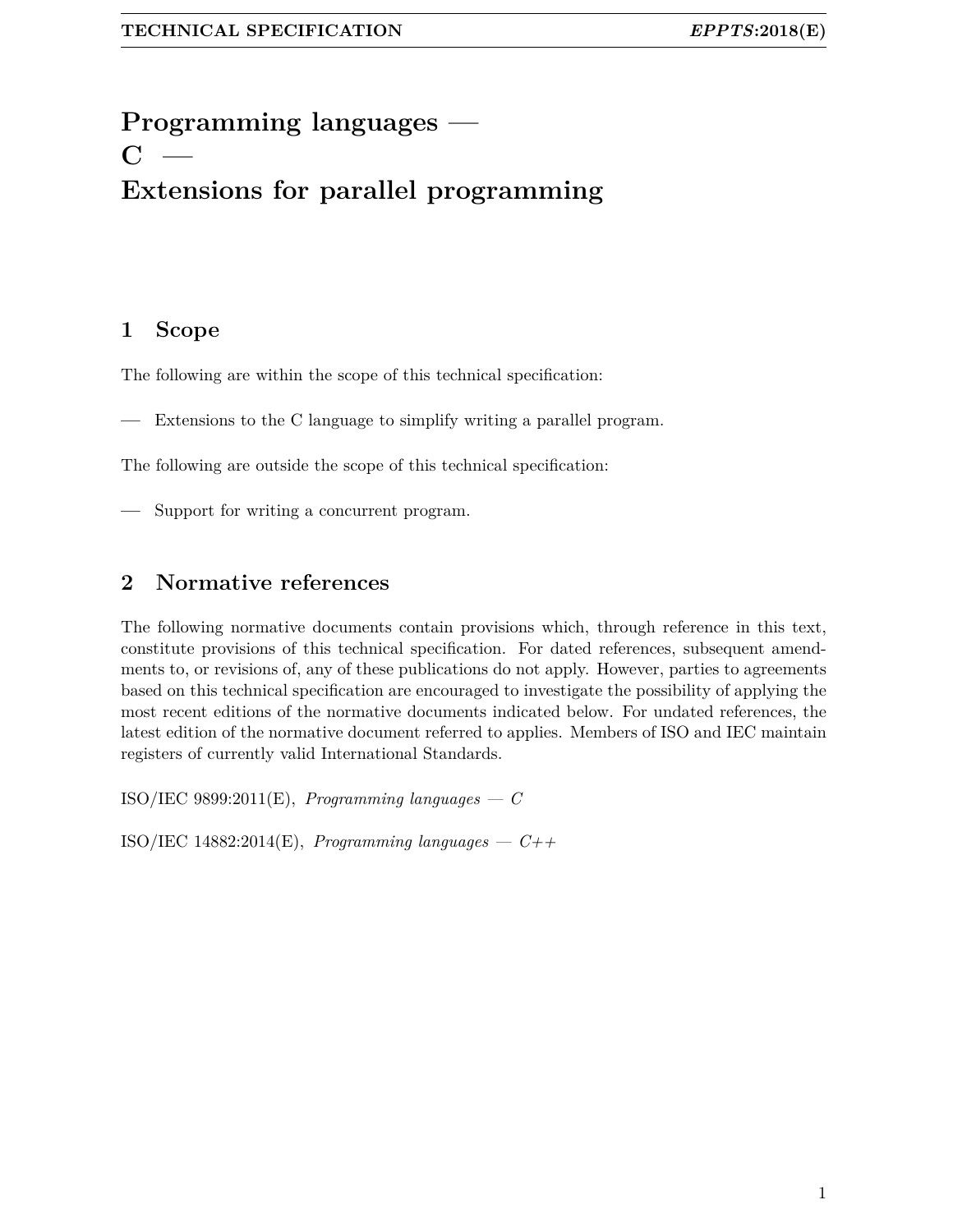# <span id="page-7-1"></span><span id="page-7-0"></span>**3 Terms and definitions**

For the purposes of this document, the following terms and definitions apply.

# **3.1**

# **thread**

either the main thread of the program, or a thread created by the program using thrd\_create, or a worker thread

# **3.2**

## **worker thread**

thread created by the implementation (as if by thrd\_create) for the purpose of executing tasks in parallel

# **3.3**

# **task**

subsection of the flow of control within a program that can be correctly executed asynchronously with respect to other, independent tasks in the program

# **3.4**

## **concurrent program**

program that uses multiple concurrent interacting threads of execution, each with its own progress requirements

EXAMPLE 1 A program that has separate server and client threads is a concurrent program.

# **3.5**

# **parallel program**

program whose computation involves independent tasks, which may be distributed across multiple computational units to be executed simultaneously

NOTE 1 If sufficient computational resources are available, a parallel program may execute significantly faster than an otherwise equivalent serial program.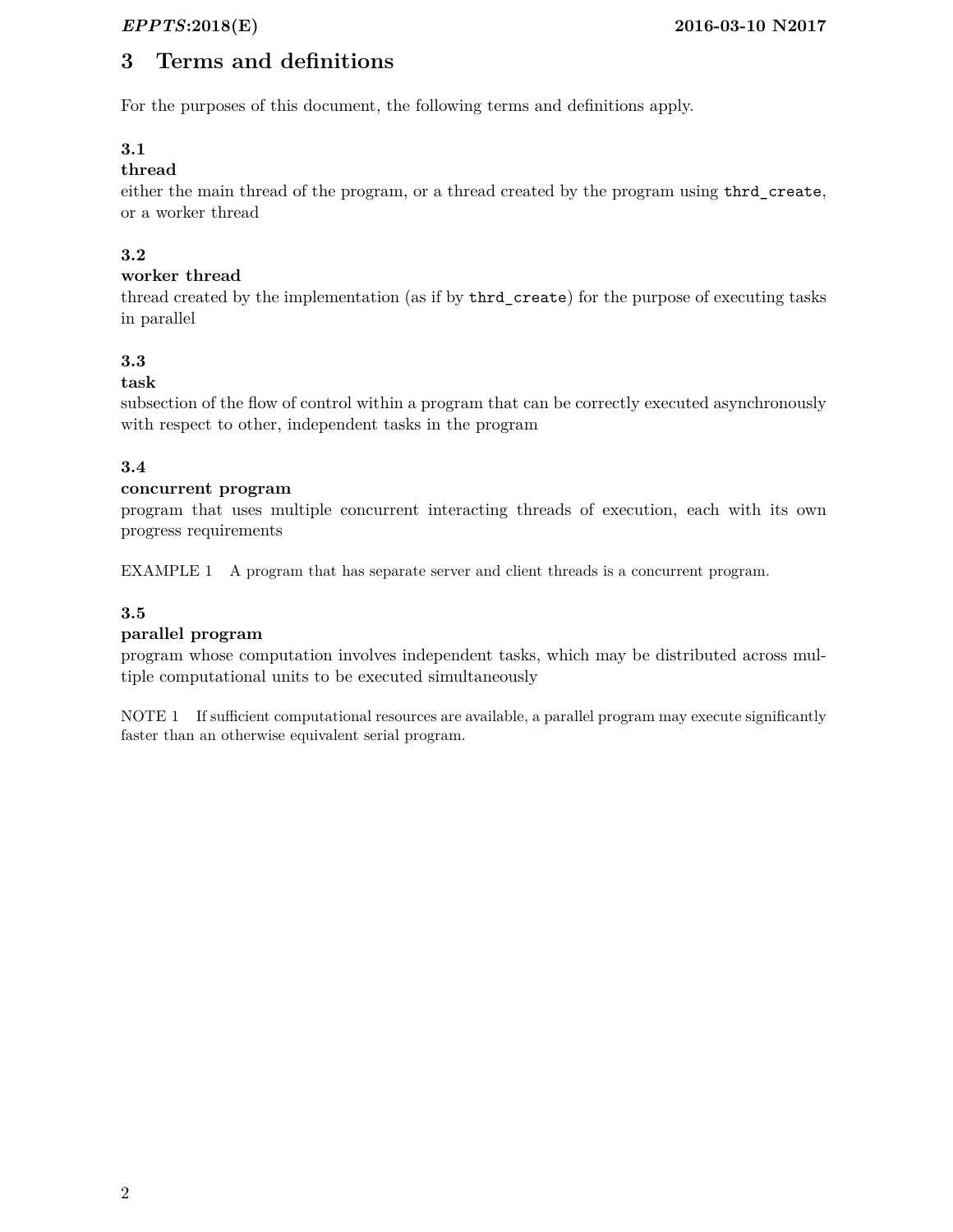# <span id="page-8-0"></span>**4 Document conventions**

- 1 This source and issue list for this document are hosted at [<https://github.com/wg14-cplex/](https://github.com/wg14-cplex/epp) [epp>](https://github.com/wg14-cplex/epp).
- <sup>2</sup>  $|C++$ : Text that is specific to  $C++$  is enclosed in square brackets and presented in oblique sans-serif type. ]
- <sup>3</sup> Definitions of terms and grammar non-terminals defined in the C  $/C++$ : or  $C++$  standard are not duplicated in this document. Terms and grammar non-terminals defined in this document are referenced in the index. The "cplex\_" prefix of library identifiers is omitted from the index entry.
- 4 According to the ISO editing directives, the use of footnotes "shall be kept to a minimum." Almost all of the footnotes in this document are not intended to survive to final publication. Most footnotes are classified by an abbreviation:

**FYI:** A point of information.

**DFEP:** Departure from existing practice.

# <span id="page-8-1"></span>**5 Predefined macro names**

1 The following macro name is defined by the implementation:

**\_\_STDC\_PARALLEL\_EXT\_\_:** The integer constant 201603.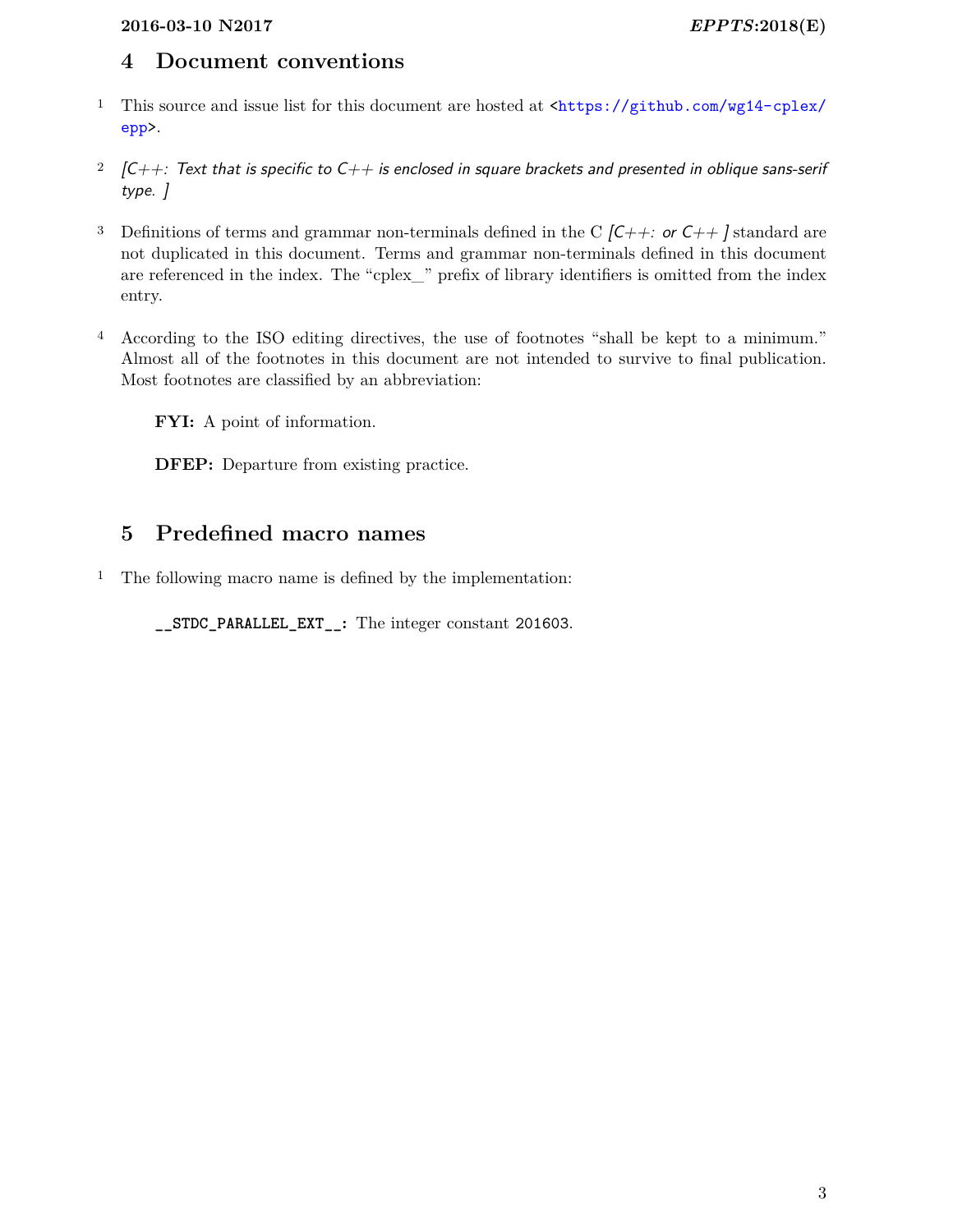# <span id="page-9-1"></span><span id="page-9-0"></span>**6 Task execution**

- 1 A task is permitted to execute either in the invoking thread or in a worker thread implicitly created by the implementation. Independent tasks executing in the same thread are indeterminately sequenced with respect to one another. Independent tasks executing in different threads are unsequenced with respect to one another.
- 2 When execution of an independent task completes, execution *joins* with its parent task. The completion of a task synchronizes with the completion of the associated task block, or with the next execution of a sync statement within the associated task block.
- 3 It is unspecified whether a worker thread is reused for multiple tasks during the execution of a program. The lifetimes (creation and termination points) of worker threads are unspecified. An attempt by the program to terminate, detach or join with a worker thread results in undefined behavior.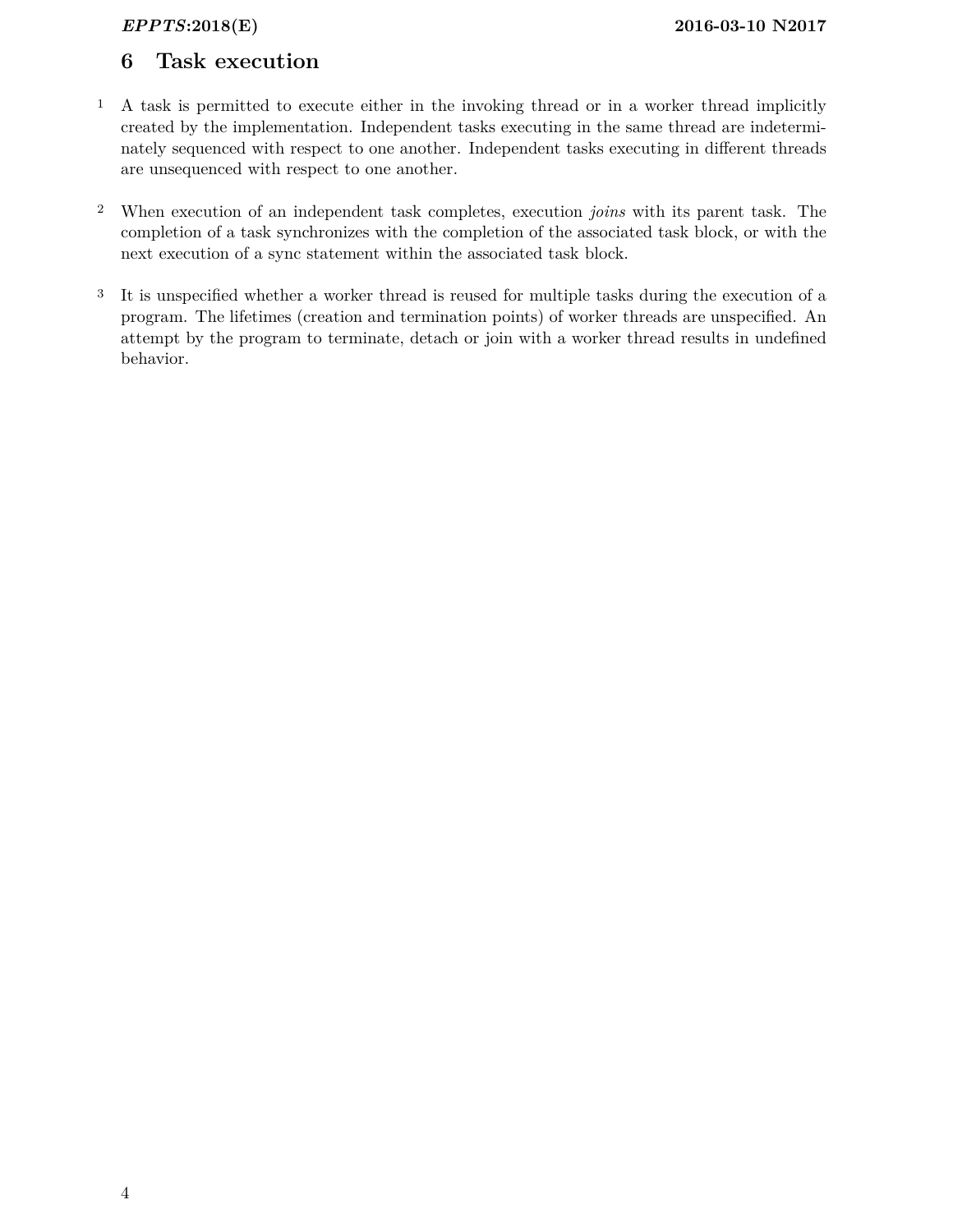# <span id="page-10-3"></span><span id="page-10-1"></span><span id="page-10-0"></span>**7 Reduction and spawning function types**

# **7.1 Introduction**

- 1 A *reduction type* describes a member object with a particular type, called the *proxied type*, and an associated combiner operation, along with other optional aspects, to support common parallel computations.
- 2 Attempting to access an object with reduction type and either thread or allocated storage duration results in undefined behavior.
- 3 The \_Task \_Call qualifier (also called the "spawning function qualifier") is in a new syntactic category for qualifiers of function types. It can be used to write functions that can spawn tasks and return while some of those tasks are still running.

## <span id="page-10-2"></span>**7.2 Reduction specifiers**

#### **Syntax**

```
reduction-specifier:
     _Reduction identifieropt { reduction-aspect-list }
    _Reduction identifier
```
*reduction-aspect-list: reduction-aspect reduction-aspect-list* , *reduction-aspect*

*reduction-aspect:*

\_Type : *type-name* \_Combiner : *combiner-operation* \_Initializer : *initializer* \_Finalizer : *constant-expression* \_Order : *reduction-order-constraint*

*combiner-operation: constant-expression builtin-combiner-operation*

*builtin-combiner-operation:* one of  $* = +=$  $&=$  ^= |= \_And \_Or \_Min \_Max \_Last

*reduction-order-constraint:* \_Commutative \_Associative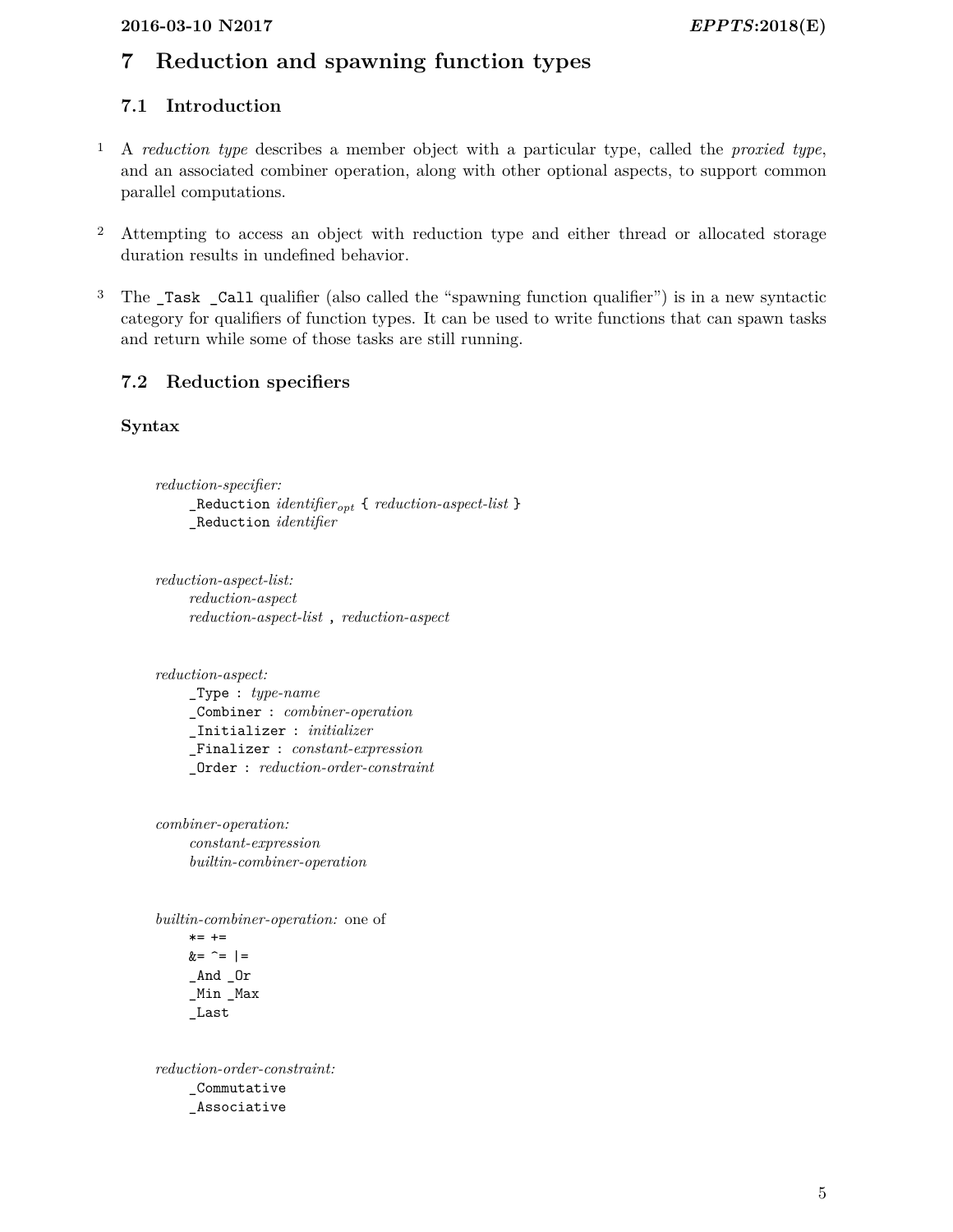## <span id="page-11-1"></span>**Constraints**

- <sup>1</sup> The type and combiner aspects shall be present in every reduction specifier. Any given kind of aspect shall not be present more than once in a reduction specifier.
- 2 The proxied type of a reduction shall be one of the following: an unqualified arithmetic type, an unqualified pointer to object type, or an unqualified complete structure or union type.
- 3 If the combiner is a constant expression, then it shall be an address constant referring to a function taking two arguments, both of pointer-to-proxied type. If it is a compound assignment operator, then it shall be one for which the constraints of the corresponding combination method are satisfied using lvalues having the proxied type.<sup>[2\)](#page-11-0)</sup> If it is  $\Delta$ nd or  $\Delta$ r, the proxied type shall be an integer type. If it is Min or Max, the proxied type shall be a real arithmetic type.
- 4 If the combiner aspect of a reduction is any of the builtin combiner operations other than Last, then the initializer of the reduction, if specified, shall be a constant expression suitable to initialize an object of the proxied type to the default initializer value corresponding to the combiner operation, as specified in Table [2.](#page-12-1) Otherwise, the initializer of a reduction, if specified, shall be suitable to initialize an object of the proxied type having static storage duration, or shall be an address constant referring to a function. If it is an address constant, it shall refer to a function taking one argument of pointer-to-proxied type.
- 5 The finalizer of a reduction, if specified, shall be an address constant referring to a function taking one argument of pointer-to-proxied type.

## **Semantics**

6 A reduction type is a type containing a proxied member of an associated proxied type. Each concurrently-executing task that refers to an object of reduction type has its own distinct proxied member object (called its *view*) of the object.

NOTE 1 Thus, when they are used as intended, reduction objects can be updated from different tasks without causing data races.

- 7 At any point within a parallel computation, the value of a view reflects a sub-computation on the reduction object. At some point after the completion of a set of tasks, partial results are combined, two at a time, using the combiner operation of the reduction type to merge one view into another. The resulting value reflects the union of the sub-computations on the two original views.
- 8 A reduction object is *serially consistent* when no other task that could access it in parallel is executing. A serially consistent reduction object has a single view, called the *root view*, reflecting the entire set of computations on the reduction object since its creation.
- <sup>9</sup> If the combiner operation is a function pointer, the combination is performed by executing:

(\* *combiner*)(& *into\_view*, & *from\_view*);

Otherwise the combination is performed according to Table [1.](#page-12-0) In all cases the object designated into\_view is expected to be modified to reflect the combined sub-computations. The object designated from view is unused after being combined with into view except as the argument

<span id="page-11-0"></span><sup>&</sup>lt;sup>2)</sup> For example, if the proxied type is a floating type, the operator shall not be  $\vert$ =.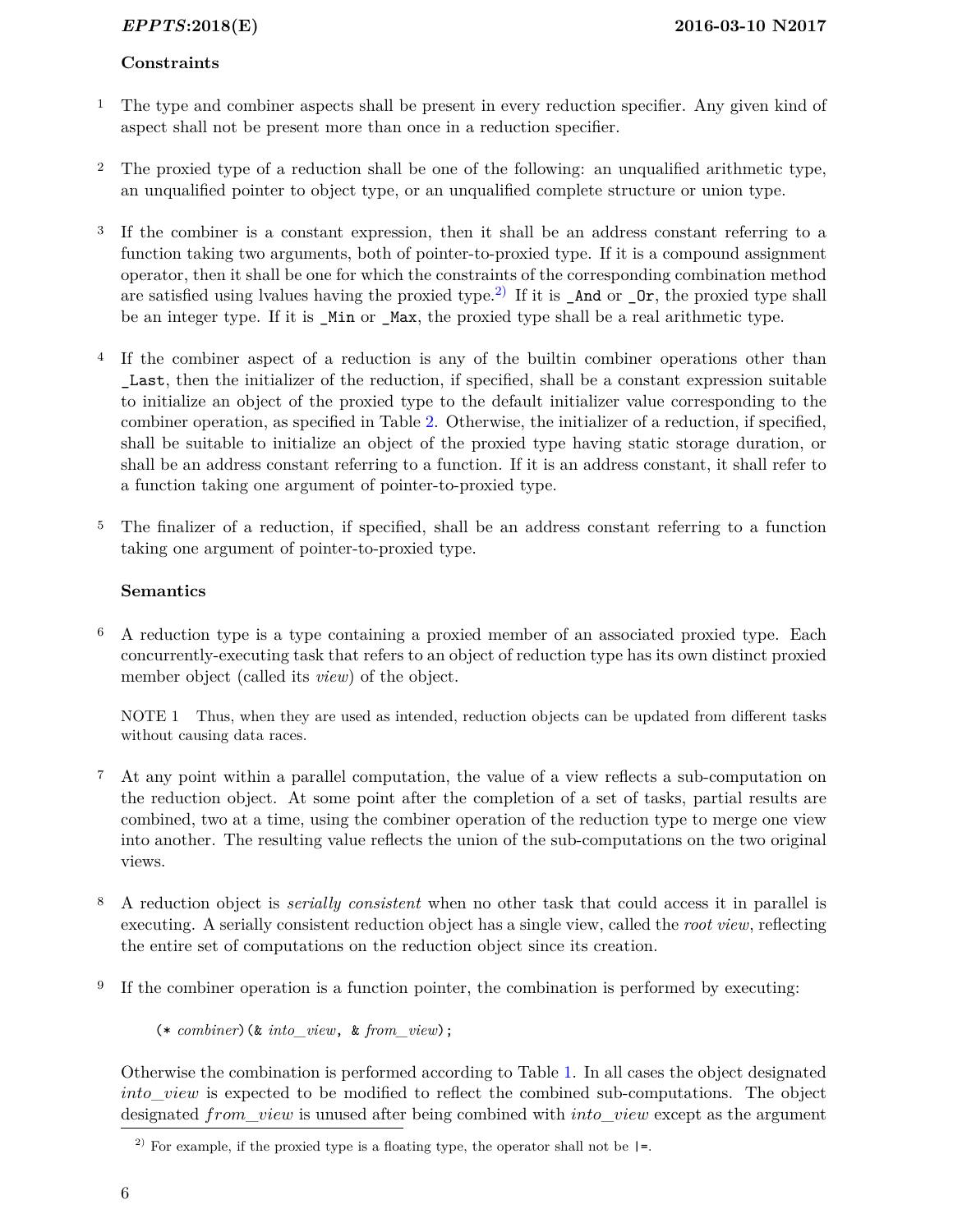to the finalizer.

NOTE 2 There is no guarantee which thread will execute the combiner between two concurrent tasks. As a result, use of thread-local state by a combiner is not fully reliable. The floating-point environment (<fenv.h>) is an example of thread-local state. Therefore, to reliably use the floating-point environment with combiner operations, a copy of the floating-point environment should be incorporated into the proxied type of the reduction. At the beginning of the combiner function, the floating-point environment should be saved in a local object, and loaded from the destination view. At the end of the combiner function, the floating-point environment should be saved back to the destination view, and reloaded from the local object.

|            | Specified combiner   Combination method            |
|------------|----------------------------------------------------|
| $* =$      | $into\_view \coloneqq from\_view;$                 |
| $+=$       | $into\_view \vcentcolon= from\_view;$              |
| &=         | $into\_view$ &= $from\_view$ ;                     |
| $\hat{z}$  | $into\_view \frown from\_view ;$                   |
| $=$        | $into\_view$  = $from\_view$ ;                     |
| _And       | into $view = into\_view$ && from_view;             |
| $\iota$ 0r | $into\_view = into\_view \mid \mid from\_view ;$   |
| Min        | if (from_view < into_view ) into_view = from_view; |
| Max        | if (from view > into view ) into view = from view; |
| Last       | $into\_view = from\_view;$                         |

<span id="page-12-0"></span>

| Table $1$ – Combination method for built-in combiners |  |  |  |
|-------------------------------------------------------|--|--|--|
|-------------------------------------------------------|--|--|--|

10 At some unspecified point before a task refers to a reduction object for the first time, the view used by the task is allocated and initialized. For purposes of initialization, the root view behaves like a member of the reduction object. Every other view is initialized using the initializer of the reduction's type. If the initializer is a function pointer, the initialization is performed by executing:

(\* *initializer*)(& *view*);

Otherwise, the view is initialized as if it were an object with static storage duration, using the specified initializer. If the initializer is not specified, and the specified combiner is in Table [2,](#page-12-1) the view is initialized with the corresponding value from Table [2.](#page-12-1)

| Specified combiner Default initializer |                                                            |
|----------------------------------------|------------------------------------------------------------|
| $* =$                                  | the value 1, converted to the proxied type                 |
| $+=$                                   | the value 0, converted to the proxied type                 |
| $&=$                                   | the bitwise complement of converting 0 to the proxied type |
| $\overline{\mathcal{L}_{\pm}}$         | the value 0, converted to the proxied type                 |
| $\equiv$                               | the value 0, converted to the proxied type                 |
| And                                    | the value 1, converted to the proxied type                 |
| 0r                                     | the value 0, converted to the proxied type                 |
| Min                                    | the maximum value representable by the proxied type        |
| Max                                    | the minimum value representable by the proxied type        |

<span id="page-12-1"></span>**Table 2 – Default initializers for built-in combiners**

11 It is unspecified whether a view is created for a task that does not access a specific reduction object. A task's view of a reduction object can be shared with other tasks that do not execute concurrently; it is not necessary that each task have a distinct view. Any initializer function is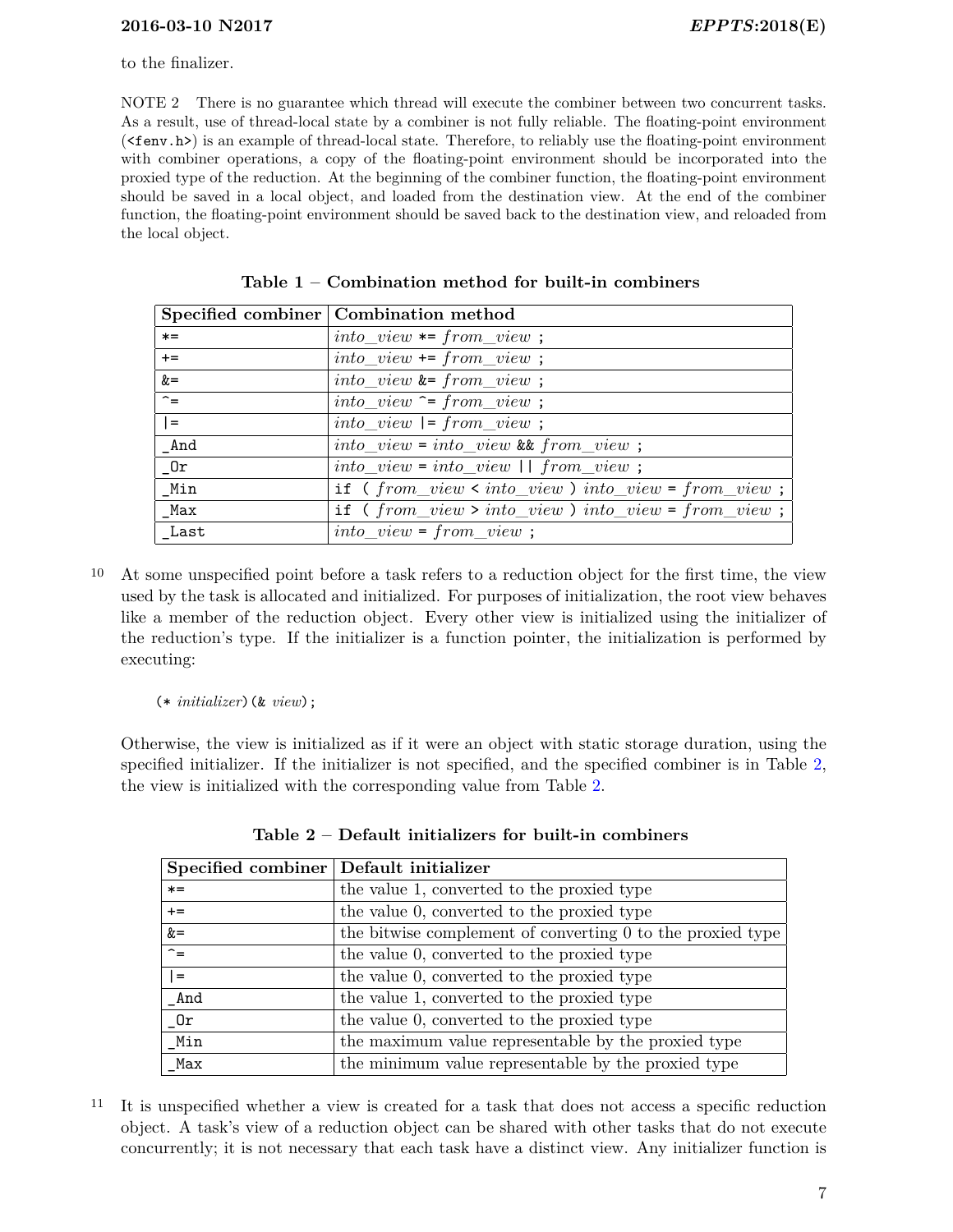invoked only once for each distinct view, regardless how many tasks share that view.

<sup>12</sup> If the type of a reduction object has a finalizer, after a view has been used as the *from* view argument to the combiner operation, the view is finalized by executing:

(\* *finalizer*)(& *view*);

The finalizer is not applied to the root view.

NOTE 3 A single view is never passed to concurrent invocations of the initializer, combiner operation, or finalizer of a reduction object.

13 Views are presented to the combiner operation in pairings that depend on the order aspect of the reduction type. In the following, for any point  $P$  at which the reduction object is serially consistent, let S represent the sequence of modifications that would be applied to the reduction object in the serialization of the program:

**\_Commutative:** View combinations can be paired arbitrarily. The value of the root view at  $P$  reflects all of the operations in  $S$ , but applied in an unspecified order.

NOTE 4 Operations that are sensitive to operand order (e.g., string append) or to operation grouping (e.g., addition in the presence of overflow) might yield nondeterministic results that differ from the serialization.

**\_Associative:** Views are presented to the combiner operation such that the values of into view and from view reflect consecutive subsequences of  $S$ , respectively called  $SL$ and  $SR$ . The value computed by the combiner operation (stored in *into* view) reflects the concatenation of  $SL$  and  $SR$ , which comprises a contiguous subsequence of S. The value of the root view at P reflects all of the operations in  $S$ , but applied in unspecified groupings.

NOTE 5 Operations that are sensitive to operation grouping (e.g., addition in the presence of overflow) might yield nondeterministic results that differ from the serialization.

- <sup>14</sup> If the combiner aspect of a reduction type is  $\text{\_}$ Last, the default for the order aspect is  $\text{-}$ Associative. Otherwise, the default for the order aspect is  $\sub$ Commutative.<sup>[3\)](#page-13-0)</sup>
- 15 Two reduction types declared in separate translation units are compatible if all of the following conditions are satisfied:
	- a) Neither is declared with a tag, or they are declared with the same tag.
	- b) Their proxied types are compatible.
	- c) Their combiner operations are the same (either the same builtin combiner operation or the same function).
	- d) Neither specifies a finalizer, or their finalizers are specified with equal values.
	- e) Their order aspects are specified or defaulted to be the same.

<span id="page-13-0"></span><sup>3)</sup>DFEP: Neither OpenMP nor Cilk supports specifying the order constraint for reduction. OpenMP reductions provide only the guarantees of \_Commutative; Cilk reductions provide the guarantees of \_Associative.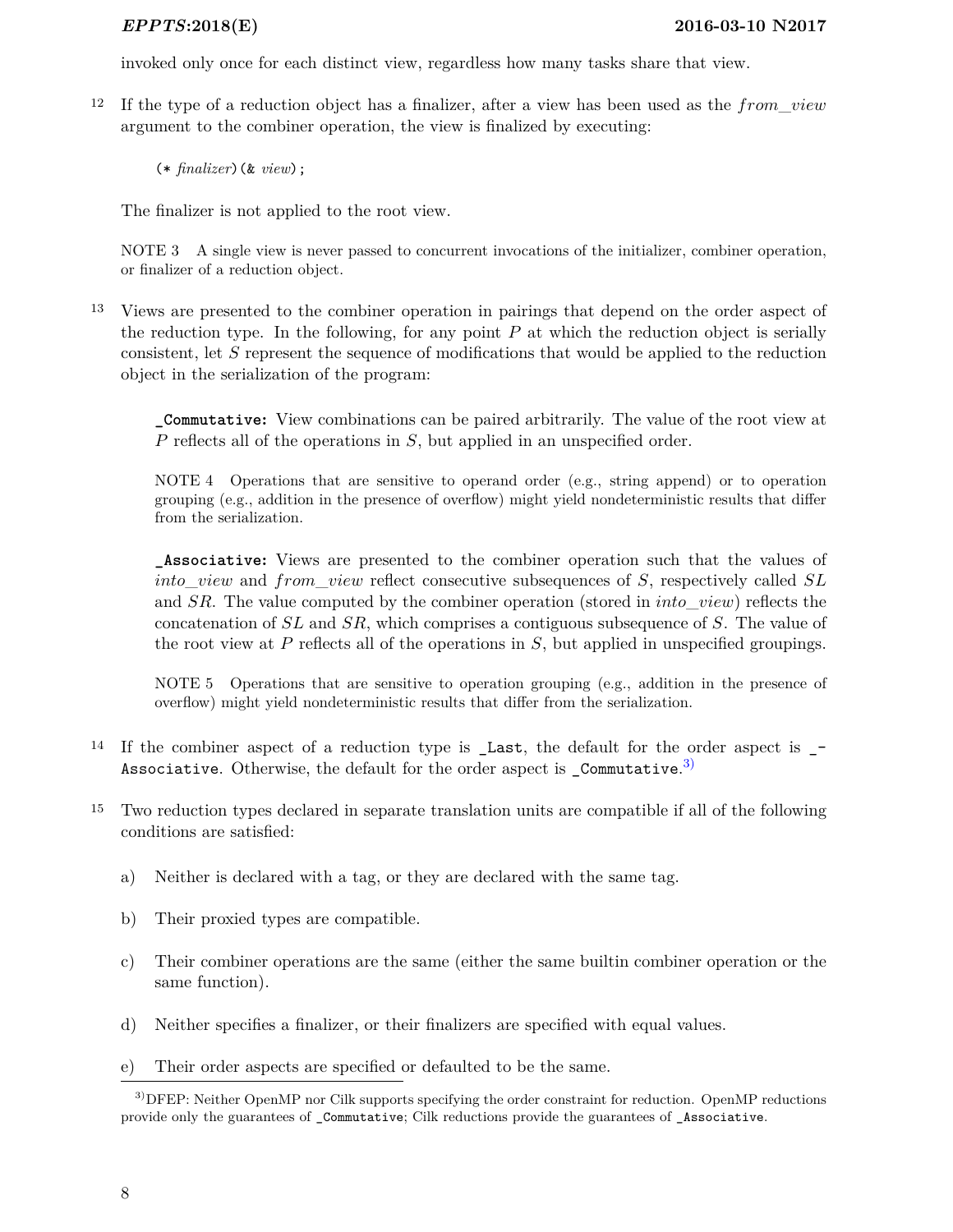#### <span id="page-14-2"></span>**2016-03-10 N2017** *EPPTS***:2018(E)**

f) If either is specified with an initializer that is the address of a function, then the other is specified with an initializer that is the address of the same function; otherwise, corresponding scalar components of the proxied type are initialized with equal values, and in corresponding components with union type, members with compatible types are initialized.

#### <span id="page-14-0"></span>**7.3 Reduction conversions**

1 An lvalue with reduction type is implicitly converted, through a run-time view lookup, to an lvalue with its corresponding proxied type. This conversion is suppressed if the address of the lvalue is taken in a context where the result is immediately converted, implicitly or explicitly, to a pointer to the original reduction type.

EXAMPLE 1 Consider this code:

\_Reduction int\_add { \_Type: int, \_Combiner: += }; \_Reduction int\_add x, y;  $x = y$ ; // int assignment: both operands converted by view lookup void f( Reduction int add  $*$ , int  $*)$ ; f(&x, &y); // view lookup performed on y, but not on x int  $*pi = 8x;$ f(pi, &x); // error

The last line of the example is an error because pi, as an expression, is not taking the address of a reduction-converted lvalue. The expression that takes that address is in the previous line. The reduction lvalue conversion can be suppressed during translation, but not necessarily reversed during execution. As a further example:

```
f((_Reduction int_add *)pi, &x);
```
This is not an error, but the first argument passed to the function need not point to the reduction object, so undefined behavior results if it used as if it did.

## <span id="page-14-1"></span>**7.4 Spawning function types**

#### **Syntax**

*spawning-function-qualifier:* \_Task \_Call

#### **Constraints**

1 A call to a function with spawning function type shall appear only within a task spawning call statement.

#### **Semantics**

2 A function whose declarator includes a spawning function qualifier has spawning function type. Such a function may return to its caller while some of its spawned tasks are still executing.

EXAMPLE 1

```
int f(void) _Task _Call;
int (*g1(void) _Task _Call)(void);
```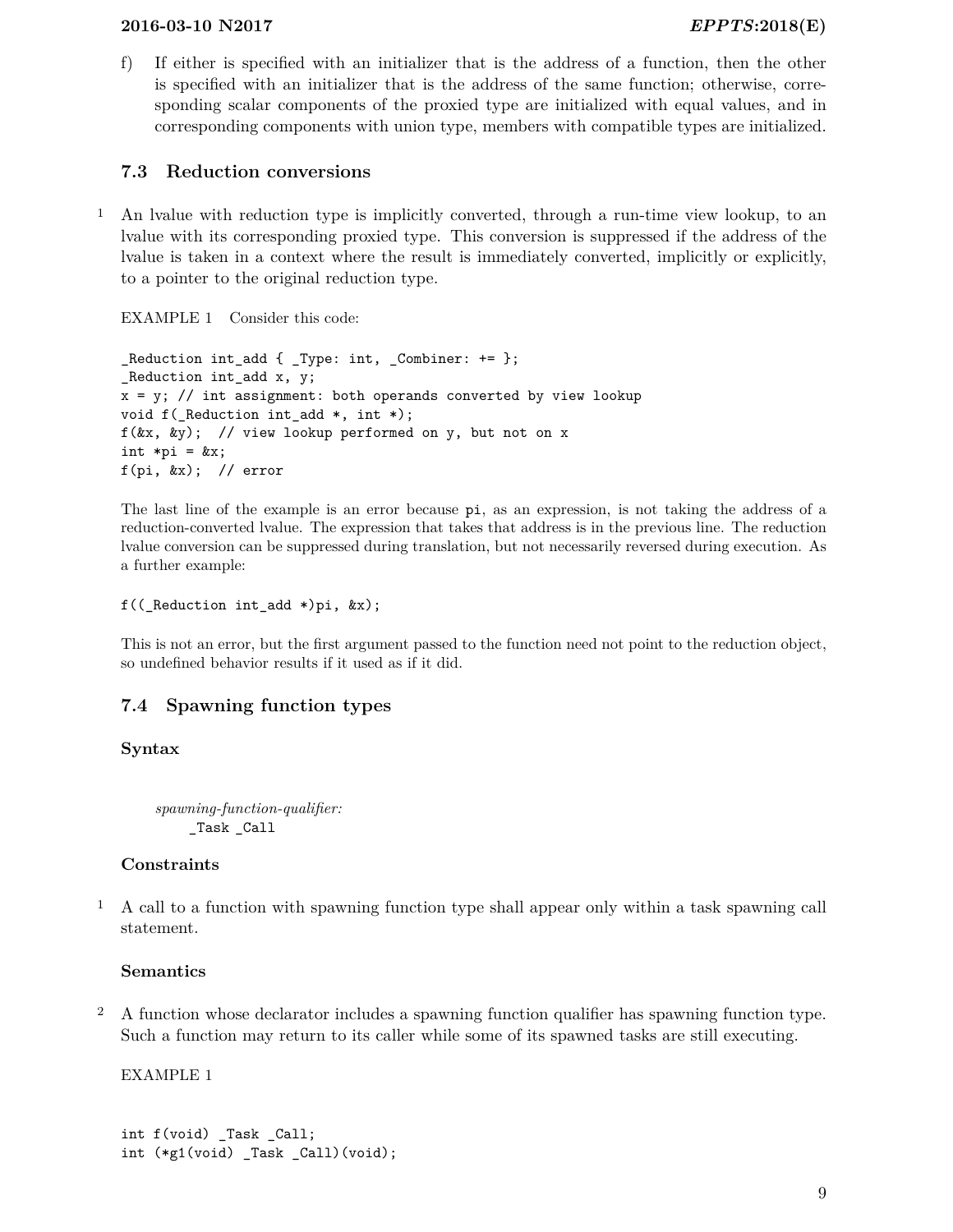<span id="page-15-1"></span>int (\*g2(void))(void) \_Task \_Call;

f is declared to be a spawning function returning int. g1 is declared to be a spawning function returning a pointer to a (non-spawning) function. g2 is declared to be a (non-spawning) function returning a pointer to a spawning function.

#### <span id="page-15-0"></span>**7.5 Integration with the C standard**

Change paragraph 7 of subclause 6.2.1 "Scopes of identifiers":

Structure, union, reduction, and enumeration tags have scope that begins just after the appearance of the tag in a type specifier that declares the tag. ...

Change the list item of paragraph 1 of subclause 6.2.3 "Name spaces of identifiers":

**—** the *tags* of structures, unions, reductions, and enumerations (disambiguated by following any of the keywords struct, union, Reduction, or enum);

Add a new item to the list in paragraph 20 of subclause 6.2.5 "Types" (following the item for union types):

**—** A *reduction type* describes a member object with a particular type, called the *proxied type*, and an associated combiner operation, along with other optional aspects, to support common parallel computations.

Change sub-bullet of paragraph 20 of subclause 6.2.5:

**—** A *function type* describes a function with specified return type. A function type is characterized by its return type, and the number and types of its parameters and its set of function qualifiers. A function type is said to be derived from its return type, and if its return type is  $T$ , the function type is sometimes called "function" returning  $T$ ". The construction of a function type from a return type is called "function type derivation".

Change the grammar rule in subclause 6.4.1 "Keywords", by adding new alternatives:

*keyword:* one of \_Reduction \_Task \_Block \_Spawn \_Sync \_Call \_Copy\_in \_Options

Add a new item to the list in paragraph 1 of subclause 6.5.16.1 "Simple assignment":

**—** the left operand has atomic, qualified, or unqualified pointer to some reduction type, and the right operand expression is the taking of the address of some object having a qualified or unqualified version of the same reduction type (whose type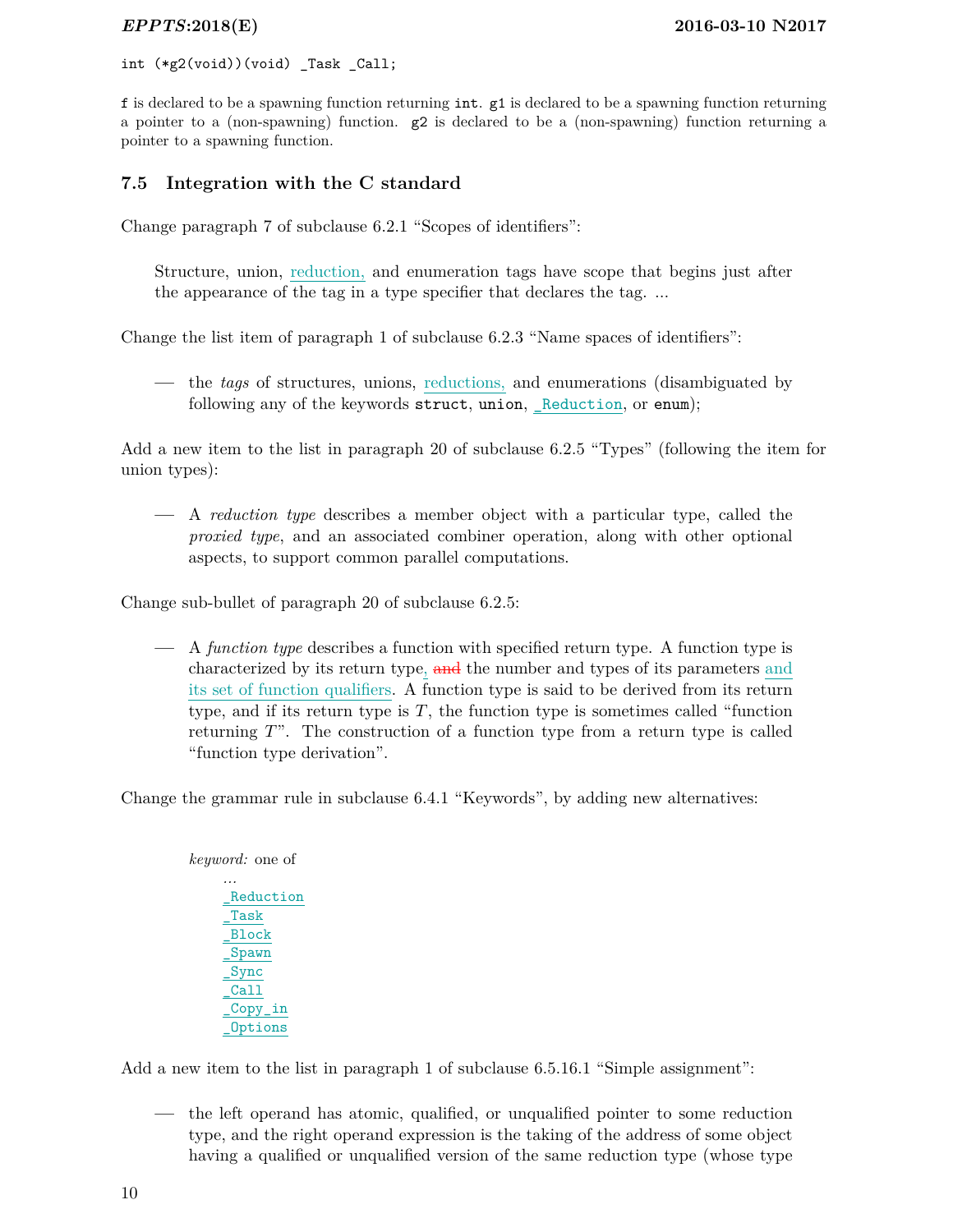is therefore a pointer to the reduction's proxied type), and the type pointed to by the left has all the qualifiers of the type pointed to by the right;

Change the grammar rule in subclause 6.7.2 "Type specifiers", by adding a new alternative:

*type-specifier: ... reduction-specifier*

Change paragraphs 2 through 6 of subclause 6.7.2.3 "Tags":

Where two declarations that use the same tag declare the same type, they shall both use the same choice of struct, union, \_Reduction, or enum.

A type specifier of the form

\_Reduction *identifier*

without a reduction aspect list, or

enum *identifier*

without an enumerator list shall only appear after the type it specifies is complete.

All declarations of structure, union, reduction, or enumerated types that have the same scope and use the same tag declare the same type.

Two declarations of structure, union, reduction, or enumerated types which are in different scopes or use different tags declare distinct types. Each declaration of a structure, union, reduction, or enumerated type which does not include a tag declares a distinct type.

A type specifier of the form

*struct-or-union identifieropt* { *struct-declaration-list* }

or

\_Reduction *identifieropt* { *reduction-aspect-list* }

or

enum *identifieropt* { *enumerator-list* }

or

enum *identifieropt* { *enumerator-list* , }

declares a structure, union, reduction, or enumerated type. The list defines the structure content, union content, reduction content, or enumeration content. ...

Change paragraph 9 of 6.7.2.3: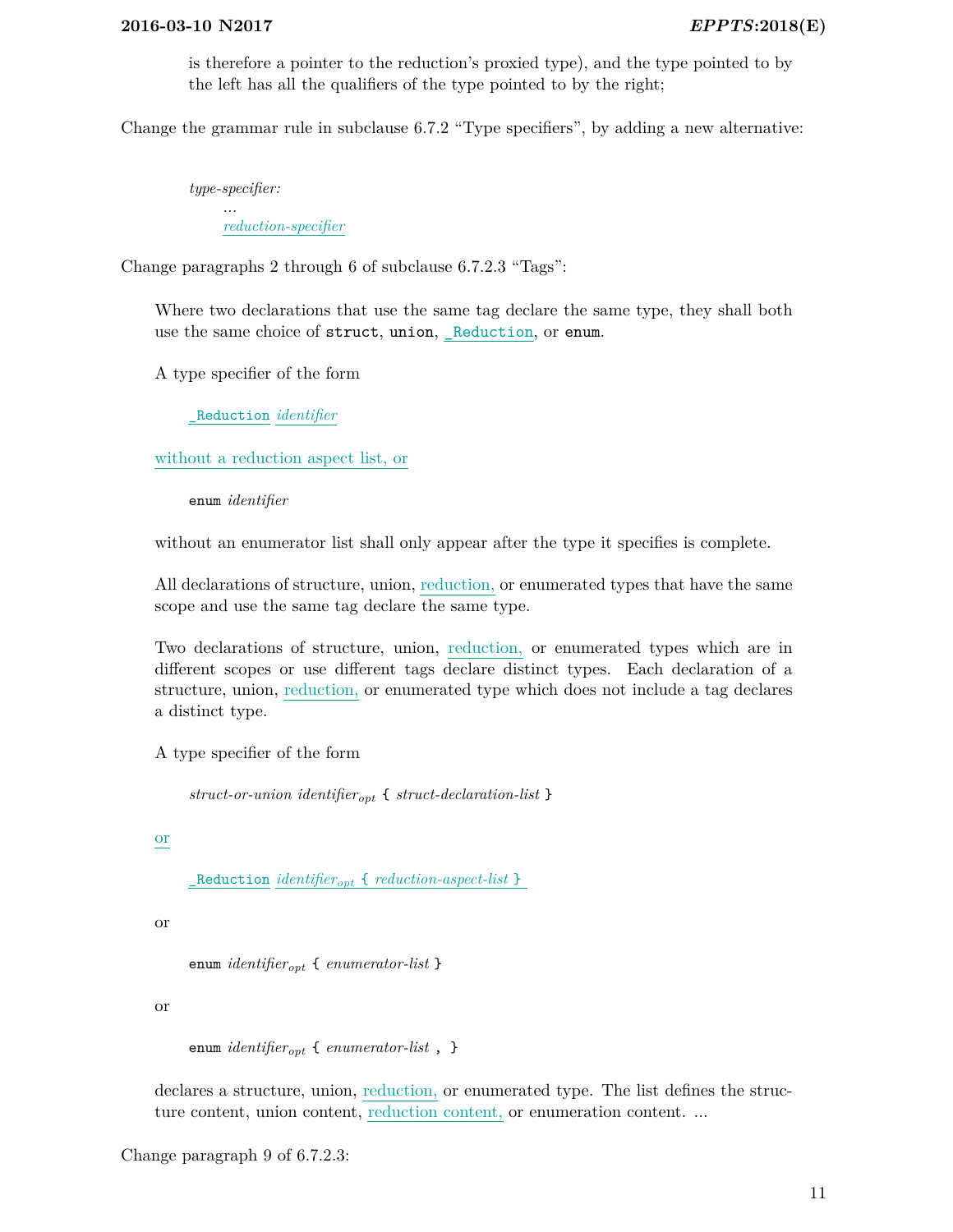If a type specifier of the form

*struct-or-union identifier*

or

\_Reduction *identifier*

or

enum *identifier*

occurs other than as part of one of the above forms, and a declaration of the identifier as a tag is visible, then it specifies the same type as that other declaration, and does not redeclare the tag.

Change the grammar rule in subclause 6.7.6 "Declarators":

*direct-declarator: direct-declarator* ( *parameter-type-list* ) *function-qualifiersopt*

Add a new grammar rule to 6.7.6:

*...*

*function-qualifiers: spawning-function-qualifier*

Change paragraph 1 of subclause 6.7.6.3 "Function declarations (including prototypes)":

A function declarator shall not specify a return type that is a function type or an array type or a reduction type.

Add a new paragraph following paragraph 8 of subclause 6.7.6.3:

A declaration of a parameter as a reduction type shall be adjusted to be a pointer to the same reduction type.

Change paragraph 15 of subclause 6.7.6.3:

For two function types to be compatible, both shall specify compatible return types.,  $^{146)}$ and both shall specify equivalent sets of function qualifiers. Moreover, the parameter type lists, if both are present, shall agree in the number of parameters and in use of the ellipsis terminator; corresponding parameters shall have compatible types. ...

Change the grammar rule in subclause 6.7.7 "Type names":

*direct-abstract-declarator:*

*...*

*direct-abstract-declaratoropt* ( *parameter-type-listopt* ) *function-qualifiersopt*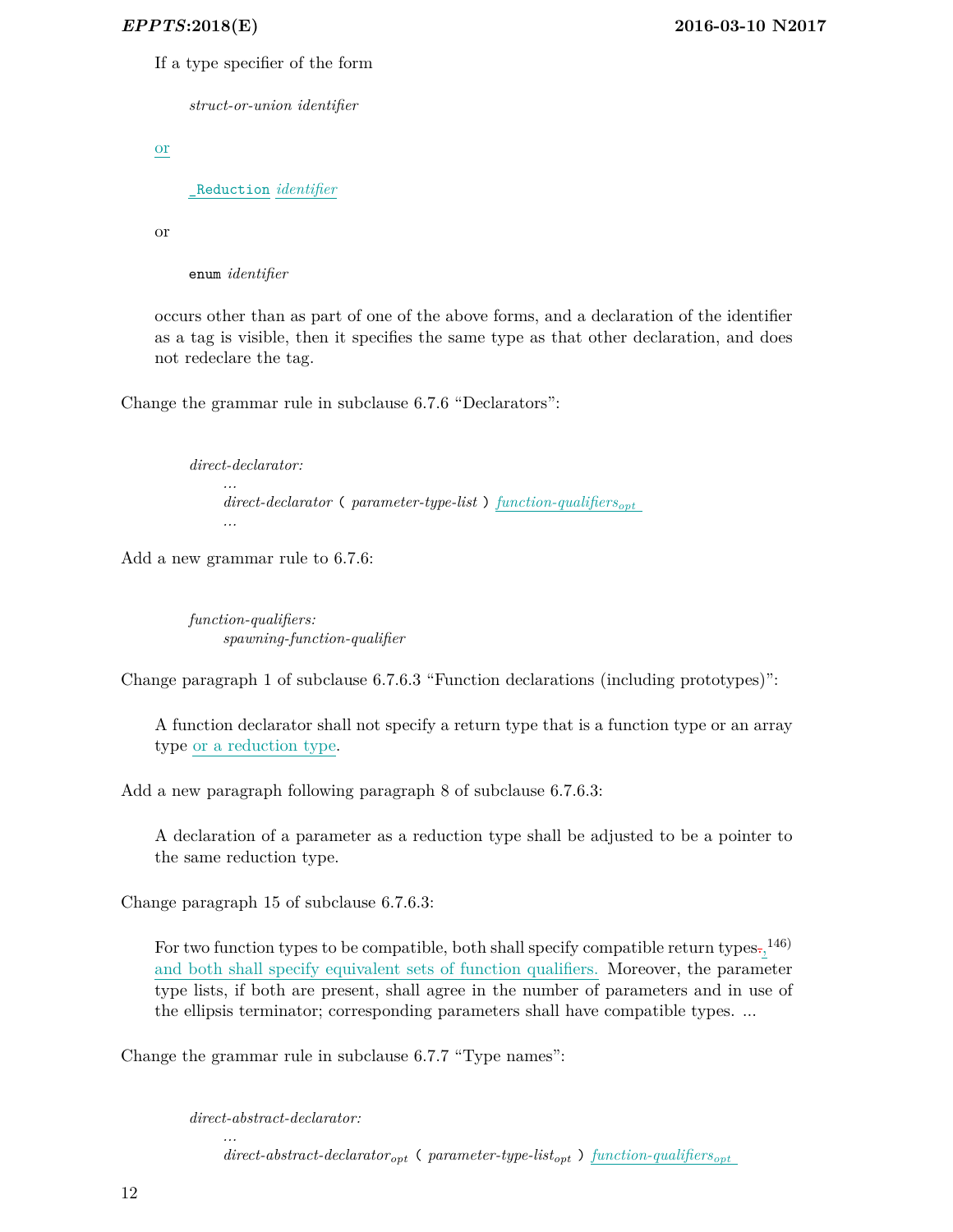#### <span id="page-18-1"></span>**2016-03-10 N2017** *EPPTS***:2018(E)**

Add a new paragraph following paragraph 8 of subclause 6.7.9 "Initializers":

Any initializer for an object of reduction type initializes its root view.

<span id="page-18-0"></span> $|C_{++}:$ 

## **7.6 Integration with the C++ standard**

Add new entries to table 3 in subclause 2.11 "Keywords":

Change paragraph 3 of subclause 3.3.2 "Point of declaration":

Changes to subclause 3.4.4 "Elaborated type specifiers":

Add a new item to the list in paragraph 1 of subclause 3.9.2 "Compound types":

Add a new paragraph following paragraph 3 of subclause 4.10 "Pointer conversions":

Change the grammar rule in paragraph 1 of subclause 7.1.6 "Type specifiers":

Change paragraphs 2 and 3 of subclause 7.1.6.3 "Elaborated type specifiers":

Change paragraph 5 of subclause 8.3.5 "Functions":

Change to subclause 8.5 "Initializers":

]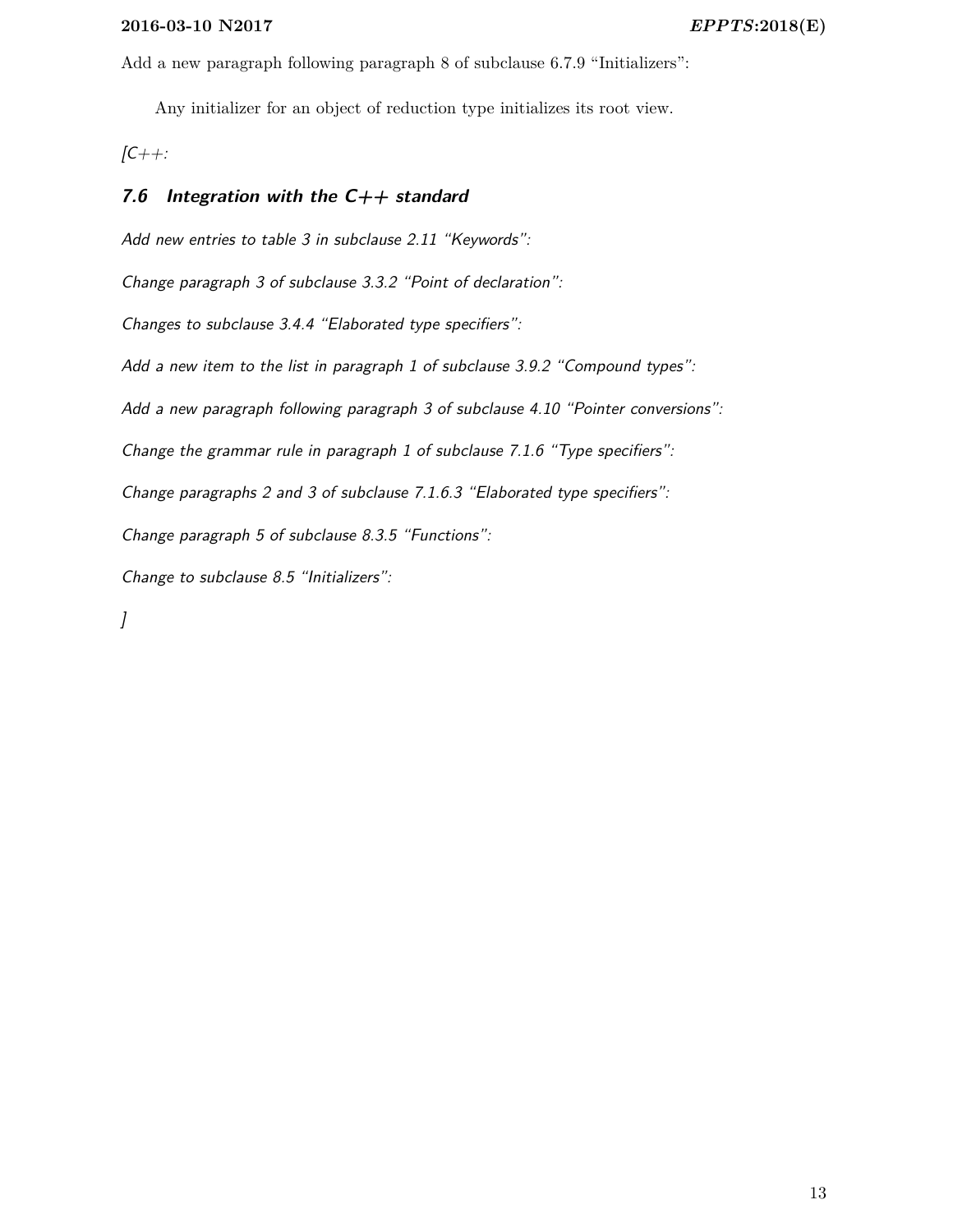# <span id="page-19-3"></span><span id="page-19-1"></span><span id="page-19-0"></span>**8 Captures**

# **8.1 Introduction**

1 A spawn capture allows a spawn statement to make a copy of a variable prior to the start of asynchronous execution. A reduction capture allows a task block or parallel loop to temporarily associate a reduction object with an existing object, to simplify parallel computation of a reduction.

# <span id="page-19-2"></span>**8.2 Spawn captures**

# **Syntax**

*spawn-capture:* \_Copy\_in ( *spawn-capture-list* )

*spawn-capture-list: spawn-capture-item spawn-capture-list* , *spawn-capture-item*

*spawn-capture-item: identifier identifier* = *expression*

# **Constraints**

- <sup>1</sup> If no expression is present in a spawn capture item, the identifier shall be a name that is already in scope at the beginning of the spawn capture item, and the effective expression is taken to be the same as the identifier. Otherwise, the effective expression is the expression in the spawn capture item.
- 2 The effective expression shall have complete object type.

# **Semantics**

- 3 Each spawn capture item declares a new object named by the item's identifier, having automatic storage duration. The type of the declared object is that of the effective expression. The scope of the name extends from the end of the spawn capture item until the end of the spawn statement with which it is associated.
- 4 The declared object is initialized with the value of the effective expression. The initialization of the declared object occurs before asynchronous execution of the spawned compound statement.
- 5 Change the first sentence of paragraph 3 of subclause 6.3.2.1:

Except when it is the effective expression in a spawn capture item, or is the operand of the sizeof operator, the \_Alignof operator, or the unary & operator, or is a string literal used to initialize an array, an expression that has type "array of type" is converted to an expression with type "pointer to type" that points to the initial element of the array object and is not an lvalue. ...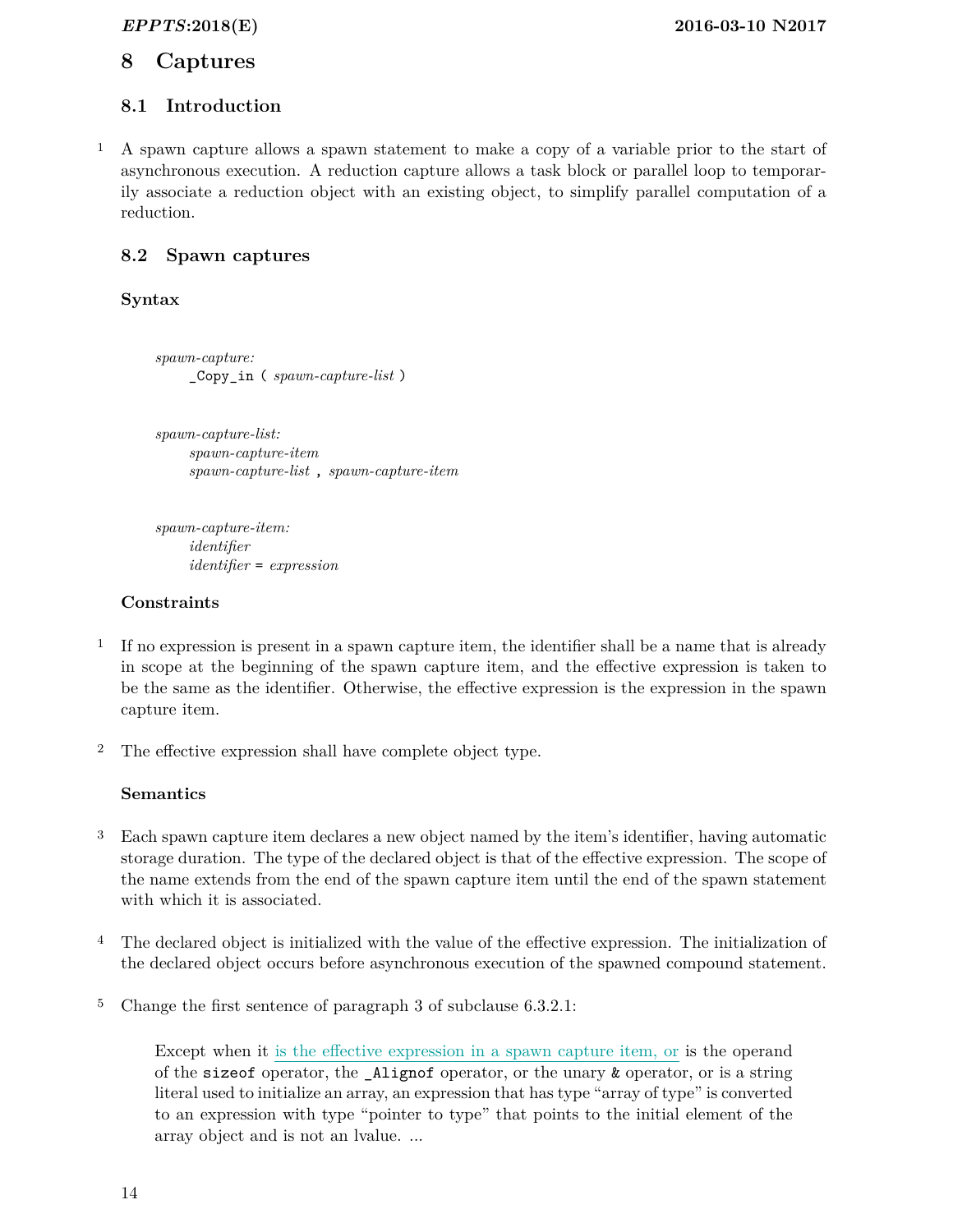<span id="page-20-1"></span>EXAMPLE 1 Consider the following code:

```
// Walk a list and call f() on the value of each element.
// Calls to f() can be done in parallel.
_Task _Block {
    while (p) {
        _Task _Spawn _Copy_in(p) { f(p->value); }
        p = p->next;
    }
}
```
Without the \_Copy\_in, there would be a race on the variable p, because the call to f is allowed to proceed in parallel with the continuation, including the update.

#### <span id="page-20-0"></span>**8.3 Reduction captures**

#### **Syntax**

*reduction-capture:* \_Reduction ( *reduction-capture-list* )

*reduction-capture-list: reduction-capture-item reduction-capture-list* , *reduction-capture-item*

*reduction-capture-item: declaration-specifiers declarator declaration-specifiers declarator* : *expression*

#### **Constraints**

- 1 A reduction capture item shall have some reduction type, and shall not have static or thread storage duration.
- 2 If no expression is present in a reduction capture item, the identifier in the declarator shall be a name that is already in scope at the beginning of the reduction capture item, and the effective expression is taken to be the same as the identifier. Otherwise, the effective expression is the expression in the reduction capture item.
- 3 The effective expression shall be a modifiable lvalue, and shall have a type that is compatible with the proxied type of the item's reduction type.

#### **Semantics**

- 4 Each reduction capture item declares a new object with reduction type. The scope of the name extends from the end of the reduction capture item until the end of the task block or loop with which it is associated.
- <sup>5</sup> Before execution of the task block or loop, the new reduction object is initialized with the value of the object designated by the effective expression. Upon completion of the task block or loop, the value of the reduction object is assigned back to the object designated by the effective expression.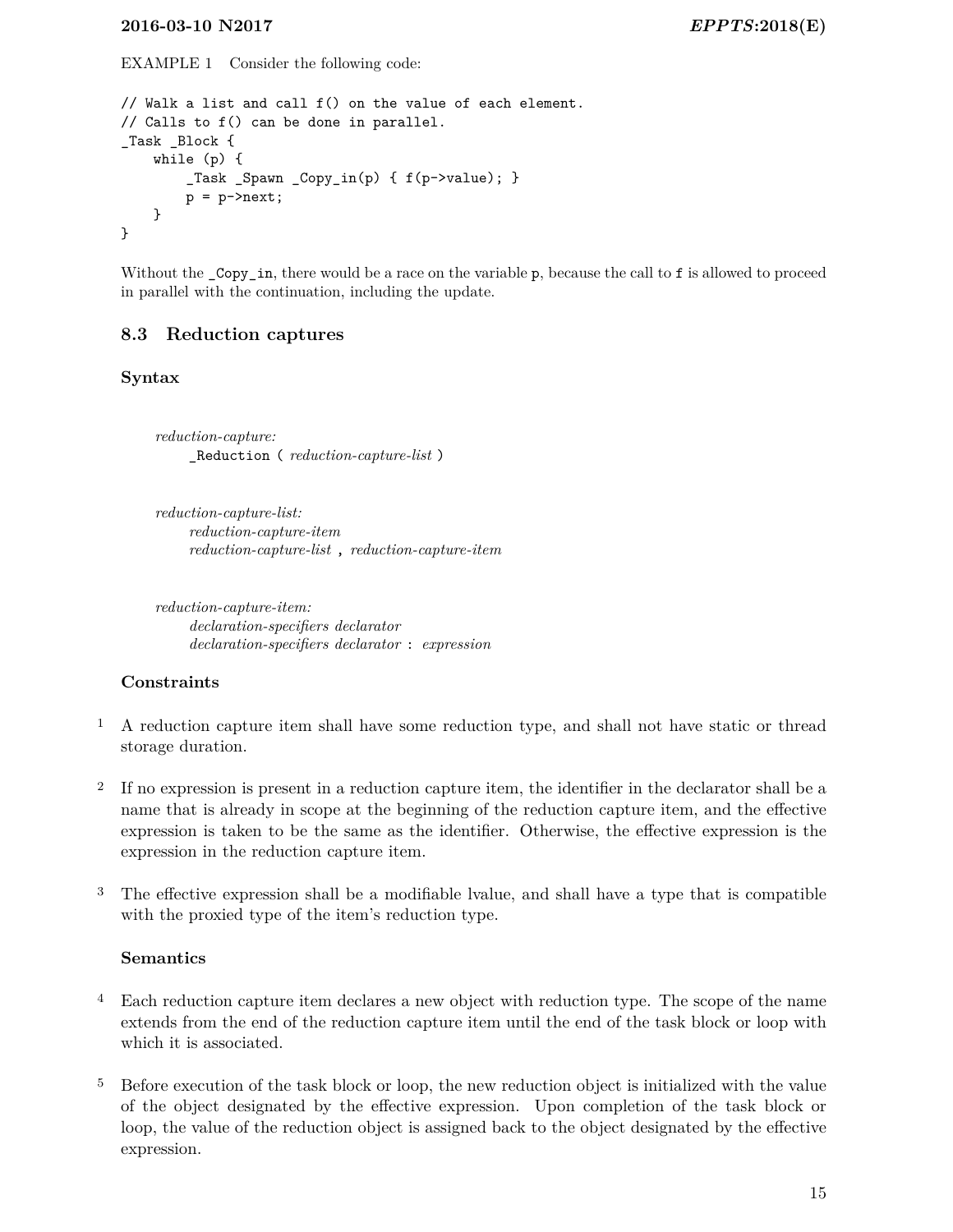<span id="page-21-0"></span>6 Change the first sentence of paragraph 2 of subclause 6.3.2.1:

Except when it is the expression in a reduction capture item, or is the operand of the sizeof operator, the \_Alignof operator, the unary & operator, the ++ operator, the -- operator, or the left operand of the . operator or an assignment operator, an lvalue that does not have array type is converted to the value stored in the designated object (and is no longer an lvalue); this is called *lvalue conversion*. ...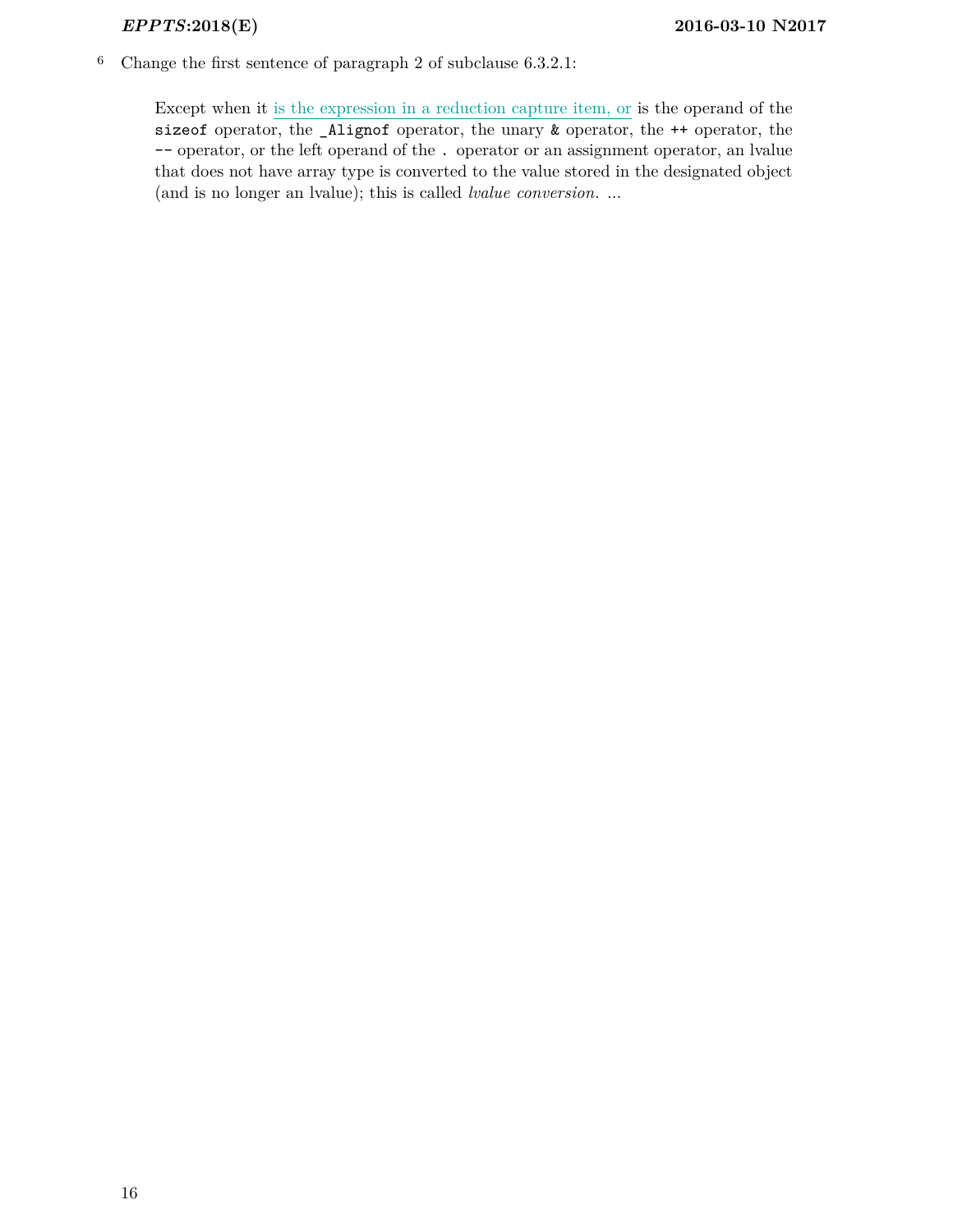# <span id="page-22-1"></span><span id="page-22-0"></span>**9 Counted loops**

# **9.1 Introduction**

<sup>1</sup> A *counted loop* is a for statement  $|C|$  *C++:* or range-based for statement *l* that is required to satisfy additional constraints. The purpose of these constraints is to ensure that the loop's iteration count can be computed before the loop body is executed.

# <span id="page-22-2"></span>**9.2 Constraints on all counted loops**

- <sup>1</sup> There shall be no return, break, goto or switch statement that might transfer control into or out of a counted loop.
- 2 Attempting to terminate a counted loop with longjmp produces undefined behavior.

# <span id="page-22-4"></span><span id="page-22-3"></span>**9.3 Constraints on a counted for statement**

# **9.3.1 Introduction**

- 1 The syntax of a for statement includes three *control clauses* between parentheses, separated by semicolons. The first of these is called the initialization clause; the second is called the condition clause or controlling expression; the third is called the *loop-increment*.
- 2 When a constraint limits the form of an expression, parentheses are allowed around the expression or any required subexpression.

# <span id="page-22-5"></span>**9.3.2 Constraints on the form of the control clauses**

1 [C++: The *condition* shall be an expression.

NOTE 1 A condition with declaration form is useful in a context where a value carries more information than just whether it is zero or nonzero. This is not believed to be useful in a counted loop.

- ]
- <sup>2</sup> The controlling expression shall be a comparison expression with one of the following forms:<sup>[4\)](#page-22-6)</sup>

*relational-expression* < *shift-expression relational-expression* > *shift-expression relational-expression* <= *shift-expression relational-expression* >= *shift-expression equality-expression* != *relational-expression*

- 3 Exactly one of the operands of the comparison operator shall be an identifier designating an induction variable, as described below. This induction variable is known as the *control variable*. The operand that is not the control variable is called the *limit expression.*  $[*C*+*+*: Any implicit$ conversion applied to that operand is not considered part of the limit expression. ]
- <sup>4</sup> The loop-increment shall be an expression with the following form:<sup>[5\)](#page-22-7)</sup>

<span id="page-22-7"></span><span id="page-22-6"></span> $^{4)}$ DFEP: OpenMP does not (yet) allow comparison with  $!=$ .

<sup>&</sup>lt;sup>5)</sup>DFEP: OpenMP and "classic" Cilk allow only a single induction variable: the loop control variable. Allowing multiple induction variables is implemented in Intel's compiler.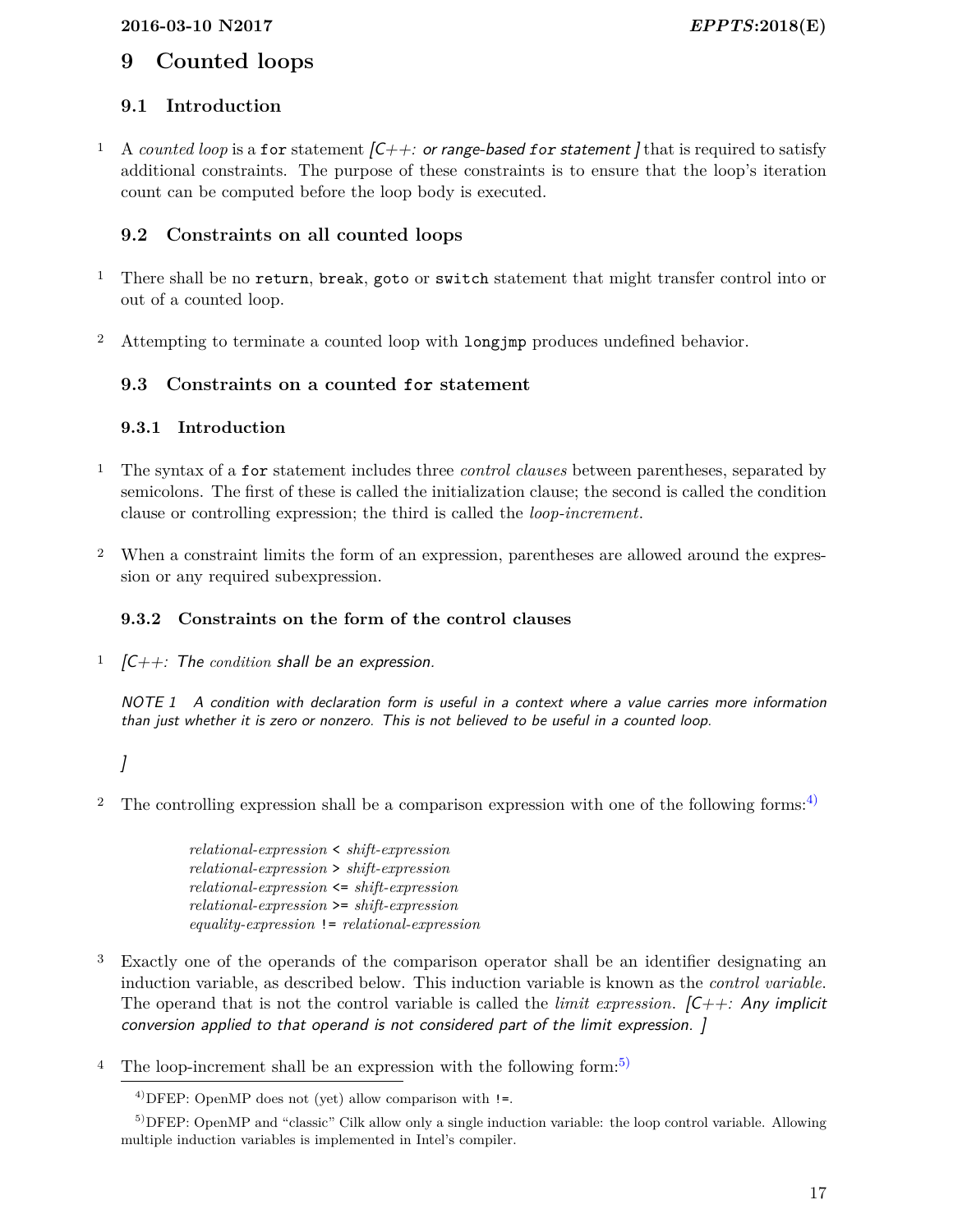*loop-increment: single-increment loop-increment* , *single-increment*

*single-increment: identifier* ++ *identifier* -- ++ *identifier* -- *identifier identifier* += *initializer-clause identifier* -= *initializer-clause identifier* = *identifier* + *multiplicative-expression identifier* = *identifier* - *multiplicative-expression identifier* = *additive-expression* + *identifier*

- $5$   $\sqrt{C++}$ : Each comma in the grammar of loop-increment shall represent a use of the built-in comma operator. ] The identifier in each grammatical alternative for single-increment names an *induction variable*. If *identifier* occurs twice in a grammatical alternative for *single-increment*, the same variable shall be named by both occurrences. If a grammatical alternative for *singleincrement* contains a subexpression that is not an identifier for the induction variable, that is called the *stride expression* for that induction variable.
- 6 An induction variable shall not be designated by more than one *single-increment*.

NOTE 2 The control variable is identified by considering the loop's condition and loop-increment together. If exactly one operand of the condition comparison is a variable, it is the control variable, and must be incremented. If both operands of the condition comparison are variables, only one is allowed to be incremented; that one is the control variable. It is an error if neither operand of the condition comparison is a variable.

NOTE 3 There is no additional constraint on the form of the initialization clause of a counted for  $loop<sup>6</sup>$ 

# <span id="page-23-0"></span>**9.3.3 Other statically checkable constraints**

- <sup>1</sup> Each induction variable shall have unqualified integer,  $\mathcal{C}_{++}$ : enumeration, copy-constructible class, ] or pointer type, and shall have automatic storage duration.
- Each stride expression shall have integer  $|C| + \epsilon$ : or enumeration l type.
- 3 The *iteration count* is computed according to Table [3.](#page-24-1) If the controlling expression uses a relational operator, and is true when the value of the control variable is less than (respectively, greater than) the value of the limit expression, then the operator in the single-increment for the control variable shall not be  $-$  (respectively,  $++$ ). The iteration count is computed after the loop initialization is performed, and before the control variable is modified by the loop.  $(C^+ + \mathcal{E})$ The iteration count expression shall be well-formed. ]
- 4 The type of the difference between the limit expression and the control variable is the *subtraction type*, [C++: which shall be integral. When the condition operation is !=, (limit)-(var) and (var)-(limit) shall have the same type.  $\int$  Each stride expression shall be convertible to the subtraction type.  $C_{++}$ : The loop odr-uses whatever operator-functions are selected to compute these

<span id="page-23-1"></span> $6$ )DFEP: OpenMP and "classic" Cilk require that the control variable be initialized. This relaxation is implemented in Intel's compiler.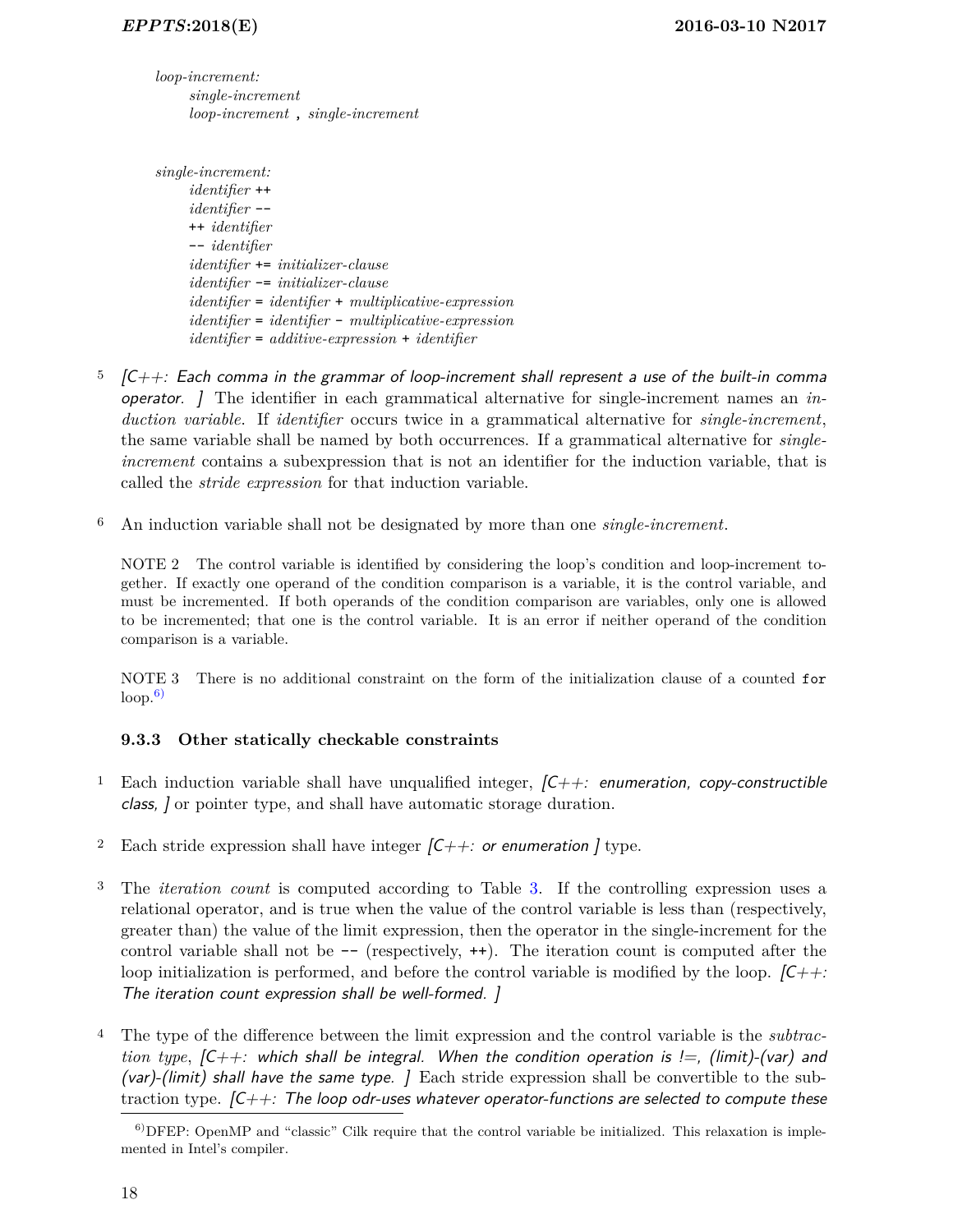<span id="page-24-3"></span>

|                                                               | Form of<br>condition           | Form of single-increment          |                        |                                                                                                                               |                                                                                                                                |  |  |  |  |  |  |  |
|---------------------------------------------------------------|--------------------------------|-----------------------------------|------------------------|-------------------------------------------------------------------------------------------------------------------------------|--------------------------------------------------------------------------------------------------------------------------------|--|--|--|--|--|--|--|
|                                                               |                                | $id +$<br>$++id$                  | $id -$<br>$--id$       | $id \equiv stride$<br>$id = id + stride$<br>$id = stride + id$                                                                | $id - = stride$<br>$id = id - stride$                                                                                          |  |  |  |  |  |  |  |
|                                                               | id < lim<br>lim > id           | $((lim)-(id))$                    | <b>ERROR</b>           | $((lim) - (id) - 1)$<br>$(\text{stride}) + 1$                                                                                 | $((lim) - (id) - 1)$ /<br>$(\textit{stride}) + 1$                                                                              |  |  |  |  |  |  |  |
|                                                               | id > lim<br>lim < id           | <b>ERROR</b>                      | $((id)-(lim))$         | $((id)-(lim) - 1)/$<br>$-(\text{stride}) + 1$                                                                                 | $((id)-(lim) - 1)$<br>$-(\text{stride}) + 1$                                                                                   |  |  |  |  |  |  |  |
| $id \leq lim$<br>$lim \ge id$<br>$id \ge lim$<br>$lim \le id$ |                                | $((lim) - (id))$<br>$+1$          | <b>ERROR</b>           | $((lim)-(id))/$<br>$(\textit{stride}) + 1$                                                                                    | $((lim)-(id))/$<br>$(\text{stride}) + 1$                                                                                       |  |  |  |  |  |  |  |
|                                                               |                                | <b>ERROR</b>                      | $((id)-(lim))$<br>$+1$ | $((id)-(lim))$<br>$-(\text{stride}) + 1$                                                                                      | $((id)-(lim))$<br>$-(\text{stride}) + 1$                                                                                       |  |  |  |  |  |  |  |
|                                                               | $id$ != $lim$<br>$lim$ != $id$ | $((lim) - (id))$                  | $((id)-(lim))$         | $((\text{stride}) < 0)$ ?<br>$((id)-(lim) - 1)/$<br>$-(\text{stride}) + 1$ :<br>$((lim) - (id) - 1)$<br>$(\text{stride}) + 1$ | $((\text{stride}) < 0)$ ?<br>$((lim) - (id) - 1)$ /<br>$-(\text{stride}) + 1$ :<br>$((id)-(lim) - 1)$<br>$(\text{stride}) + 1$ |  |  |  |  |  |  |  |
|                                                               |                                |                                   | Legend:                |                                                                                                                               |                                                                                                                                |  |  |  |  |  |  |  |
|                                                               | Name                           | In the form of an expression      |                        | In the iteration count expression                                                                                             |                                                                                                                                |  |  |  |  |  |  |  |
|                                                               | id                             | The name of the control variable. |                        | An expression with the type and value<br>of the control variable.                                                             |                                                                                                                                |  |  |  |  |  |  |  |
|                                                               | $\lim$                         | The limit expression.             |                        | An expression with the type and value<br>of the limit expression.                                                             |                                                                                                                                |  |  |  |  |  |  |  |
|                                                               | stride                         | The stride expression.            |                        | An expression with the type and value<br>of the stride expression for the control                                             |                                                                                                                                |  |  |  |  |  |  |  |

<span id="page-24-1"></span>

|  |  |  | Table $3$ – Method of computing the iteration count |  |  |  |
|--|--|--|-----------------------------------------------------|--|--|--|
|--|--|--|-----------------------------------------------------|--|--|--|

differences. ]

 $|C++:$ 

variable.

<span id="page-24-2"></span>

| Single-increment operator Expression |                      |
|--------------------------------------|----------------------|
| $+ + + = +$                          | $\iota V \dashv = X$ |
|                                      | $V = X$              |

 $5$  For each induction variable V, one of the expressions from Table [4](#page-24-2) shall be well-formed, depending on the operator used in its single-increment. In the table,  $X$  stands for some expression with the same type as the subtraction type. The loop odr-uses whatever operator+= and operator-= functions are selected by these expressions. ]

# <span id="page-24-0"></span>**9.3.4 Dynamic constraints**

1 If an induction variable is modified within the loop other than as the side effect of its singleincrement operation, the behavior of the program is undefined.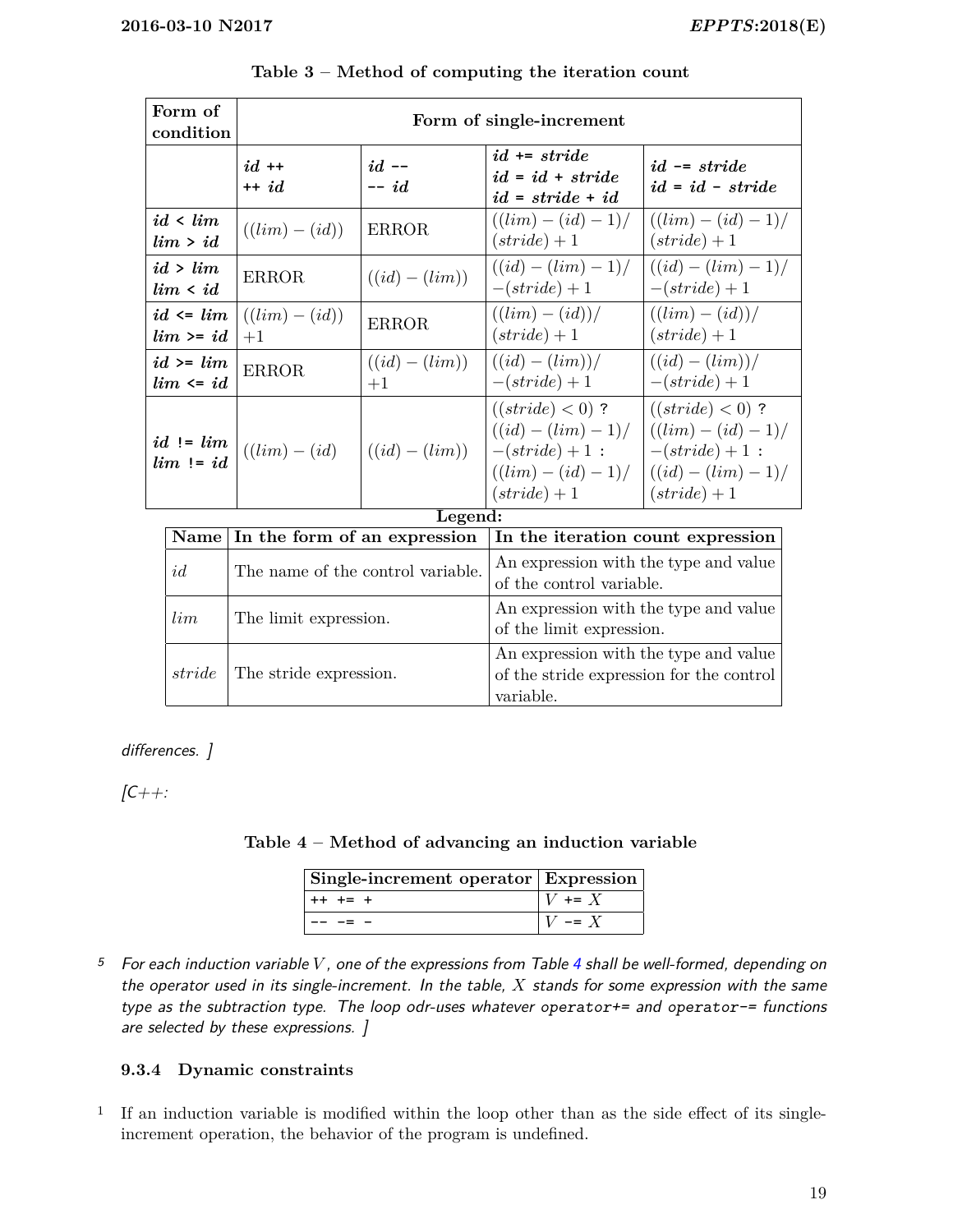<span id="page-25-3"></span> $[C++:$  If evaluation of the iteration count, or a call to a required operator+= or operator-= function, terminates with an exception, the behavior of the program is undefined. ]

2 If X and Y are values of the control variable that occur in consecutive evaluations of the loop condition in the serialization, then the behavior is undefined if  $((limit) - X) - ((limit) - Y)$ , evaluated in infinite integer precision, does not equal the stride.

NOTE 1 In other words, the control variable must obey the rules of normal arithmetic. Unsigned wraparound is not allowed.

3 If the condition expression is true on entry to the loop, then the behavior is undefined if the computed iteration count is not greater than zero. If the computed iteration count is not representable as a value of type uintmax<sub>\_t</sub>,  $|C++\rangle$  unsigned long long, *l* the behavior is undefined.

## <span id="page-25-0"></span>**9.3.5 Evaluation relaxations**

- 1 The stride expressions shall not be evaluated if the iteration count is zero; otherwise, the stride and limit expressions are evaluated exactly once.<sup>[7\)](#page-25-2)</sup>
- 2 Within each iteration of the loop body, the name of each induction variable refers to a local object, as if the name were declared as an object within the body of the loop, with automatic storage duration and with the type of the original object.  $C++$ : If the loop body throws an exception that is not caught within the same iteration of the loop, the behavior is undefined, unless otherwise specified. ]

<span id="page-25-1"></span> $|C_{++}:$ 

# **9.4 Constraints on a counted range-based for statement**

<sup>1</sup> In a counted range-based for statement ([stmt.ranged]  $6.5.4$ ), the type of the  $\Box$ begin variable, as determined from the *begin-expr*, shall satisfy the requirements of a random access iterator.

NOTE 1 Intel has not yet implemented support for a parallel range-based for statement.

 $\int$ 

<span id="page-25-2"></span><sup>&</sup>lt;sup>7</sup>)DFEP: Neither OpenMP nor Cilk specifies how many times these expressions must be evaluated.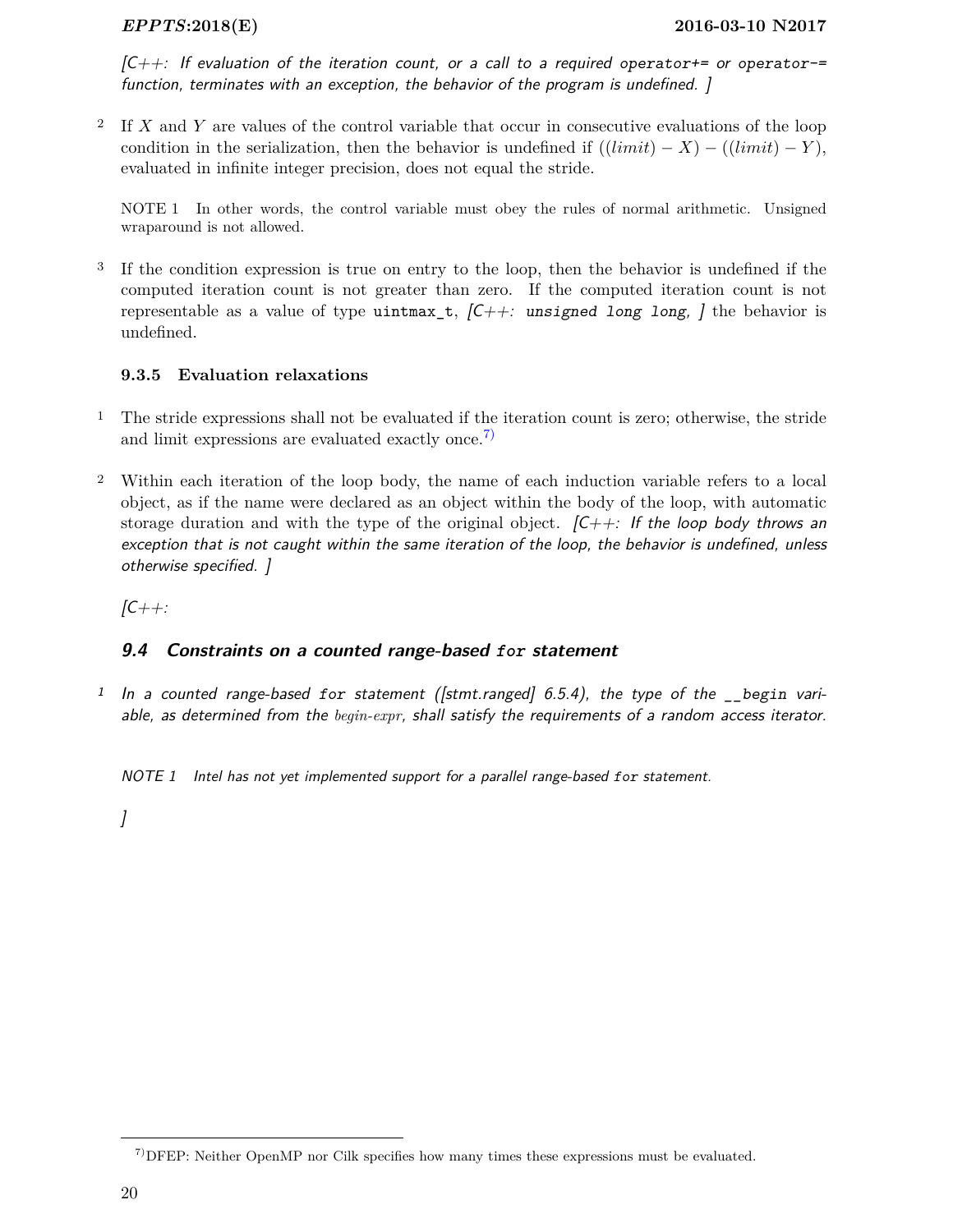# <span id="page-26-2"></span><span id="page-26-0"></span>**10 Parallel loops**

1 A *parallel loop* is a for statement with loop qualifiers. The grammar of the iteration statement (6.8.5, paragraph 1) is modified to read:

```
iteration-statement:
    while ( expression ) statement
    do statement while ( expression ) ;
     loop-qualifiersopt for ( expressionopt ; expressionopt ; expressionopt ) statement
     loop-qualifiersopt for ( declaration expressionopt ; expressionopt ) statement
```
[C++: The grammar of *iteration-statement* (6.5 [stmt.iter], paragraph 1) is modified to read:

```
iteration-statement:
    while ( expression ) statement
    do statement while ( expression ) ;
     loop-qualifiersopt for ( for-init-statement conditionopt ; expressionopt ) statement
    loop-qualifiersopt for ( for-range-declaration : for-range-initializer ) statement
```

```
]
```
2 The following rules are added to the grammar:

*loop-qualifiers:* \_Task *qualifier-clausesopt*

*qualifier-clauses: loop-parameters qualifier-clausesopt reduction-capture qualifier-clausesopt*

*loop-parameters:* \_Options ( *expression* )

3 A parallel loop is a counted loop, and shall satisfy all the constraints of a counted loop.

- 4 In a parallel loop with the \_Task loop qualifier, each iteration is executed as a task, independent of all other iterations of that execution of the loop. At the end of the loop, execution joins with all of these tasks.
- 5 If loop parameters are specified as part of the loop qualifiers, the contained expression shall have type "pointer to <code>cplex\_loop\_params\_t</code>", as defined in header <code><cplex.h></code>. $^{8)}$  $^{8)}$  $^{8)}$
- 6 The *serialization* of a parallel loop is obtained by deleting the loop qualifiers from the loop.

<span id="page-26-1"></span><sup>8)</sup>DFEP: This syntax for specifying tuning parameters for a loop is a CPLEX invention.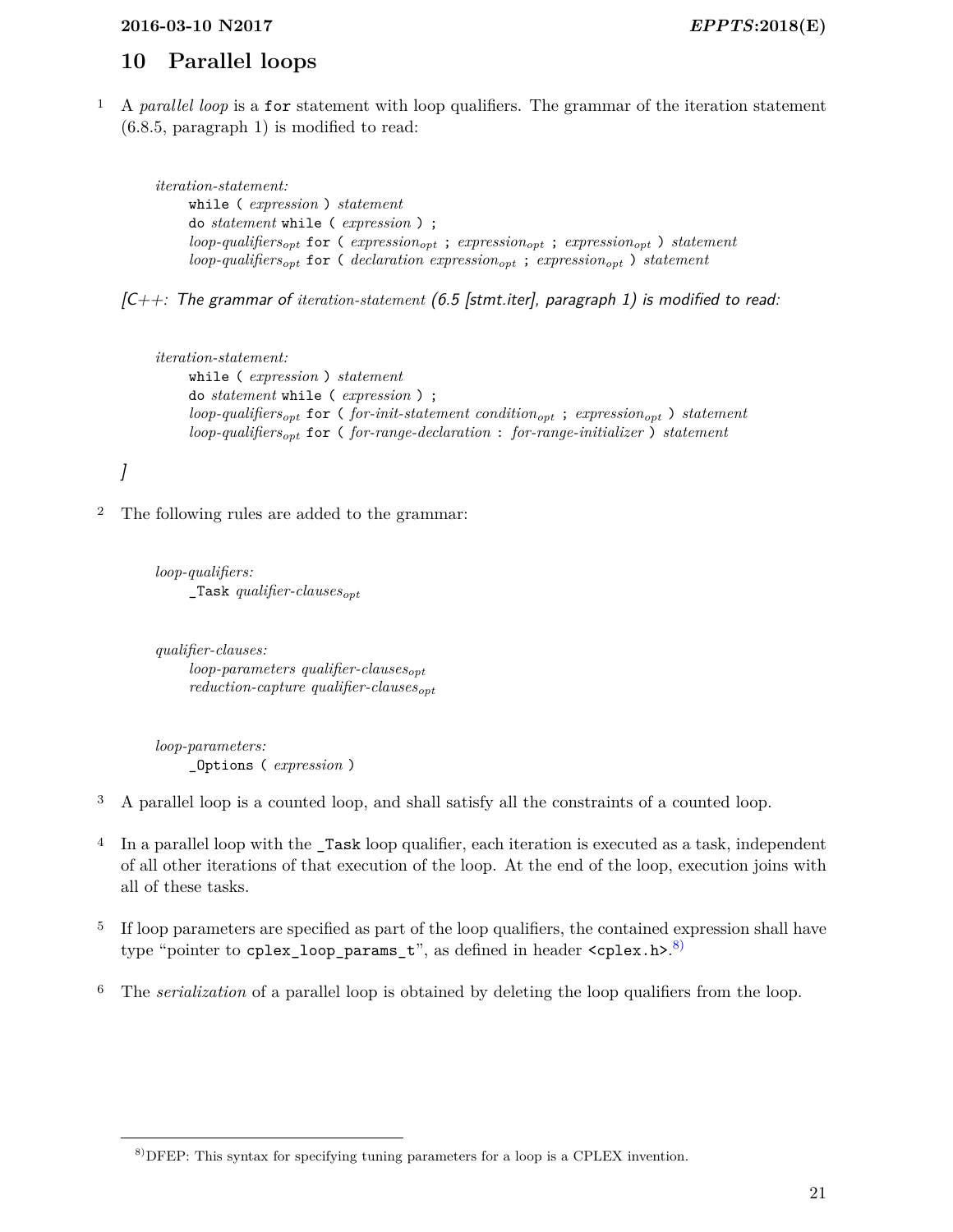# <span id="page-27-4"></span><span id="page-27-1"></span><span id="page-27-0"></span>**11 Task statements**

# **11.1 Introduction**

<sup>1</sup> The grammar of a statement (6.8, paragraph 1)  $|C++$ : (clause 6, paragraph 1) is modified to add task-statement as a new alternative.

# **Syntax**

*task-statement: task-block-statement task-spawn-statement task-sync-statement task-call-statement*

# <span id="page-27-2"></span>**11.2 The task block statement**

# **Syntax**

*task-block-statement:* \_Task \_Block *reduction-captureopt compound-statement*

## **Constraints**

<sup>1</sup> There shall be no switch or jump statement that might transfer control into or out of a task block statement.

## **Semantics**

- 2 Defines a task block, within which tasks can be spawned. At the end of the contained compound statement, execution joins with all child tasks spawned directly or indirectly within the compound statement.
- 3 For a given statement, the *associated task block* is defined as follows. For a statement within a task spawn statement, there is no associated task block, except within a nested task block statement or parallel loop. For a statement within a task block statement or parallel loop, the associated task block is the smallest enclosing task block statement or parallel loop. Otherwise, for a statement within the body of a function with spawning function type, the associated task block is the same as it was at the point of the task spawning call statement that invoked the spawning function. For a statement in any other context, there is no associated task block.

NOTE 1 Task blocks can be nested lexically and/or dynamically. Determination of the associated task block is a hybrid process: lexically within a function, and dynamically across calls to spawning functions.<sup>[9\)](#page-27-3)</sup> Code designated for execution in another thread by means other than a task statement (e.g. using thrd\_create) is not part of any task block.

4 Attempting to terminate a task block with longjmp produces undefined behavior.

<span id="page-27-3"></span><sup>9)</sup>DFEP: In Cilk, this determination can be done entirely lexically. In OpenMP, this determination can be done entirely dynamically.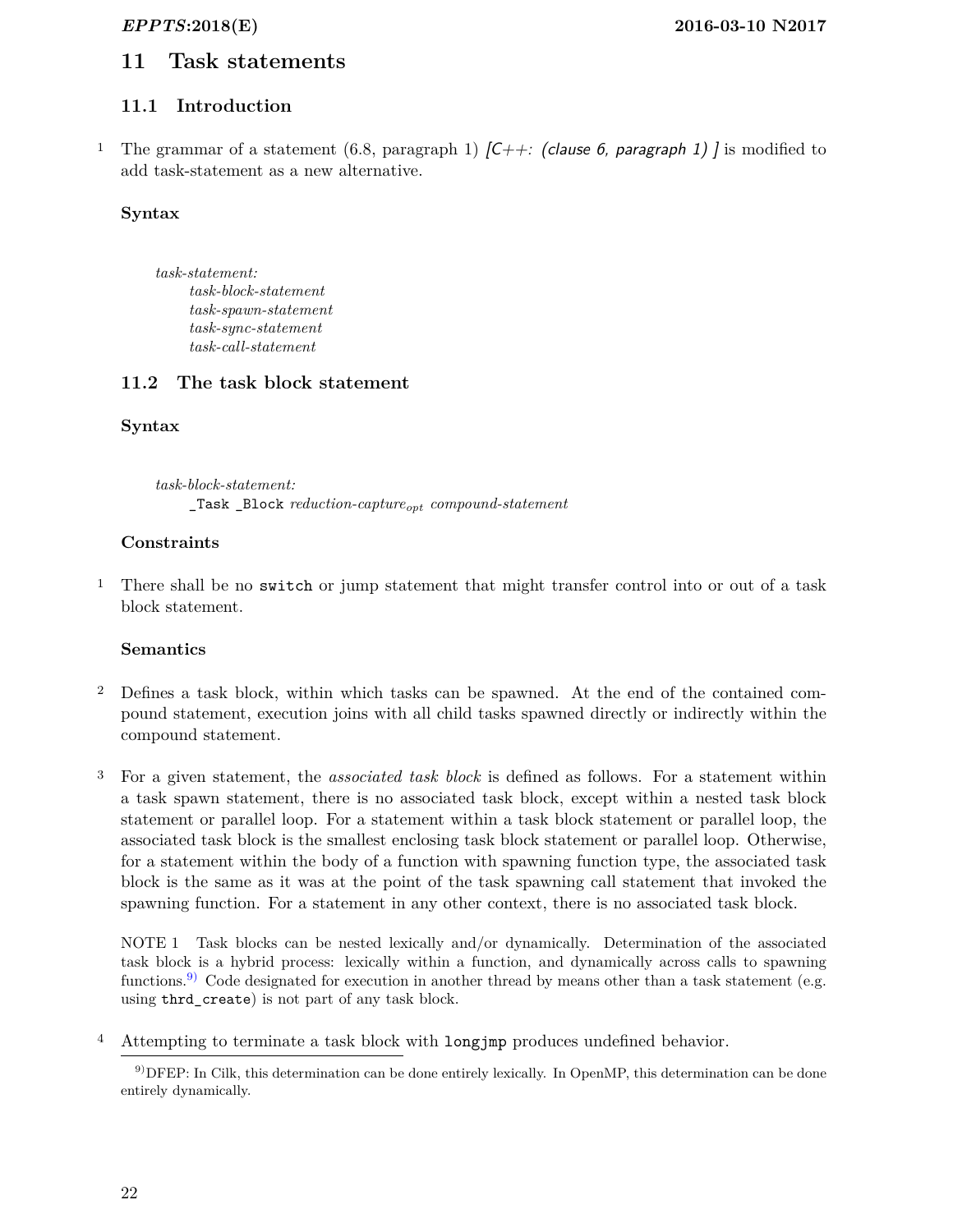#### <span id="page-28-3"></span>**2016-03-10 N2017** *EPPTS***:2018(E)**

#### <span id="page-28-0"></span>**11.3 The task spawn statement**

#### **Syntax**

*task-spawn-statement:* \_Task \_Spawn *spawn-captureopt compound-statement*

#### **Constraints**

- 1 A task spawn statement shall have an associated task block.
- 2 There shall be no switch or jump statement that might transfer control into or out of a task spawn statement.
- 3 Attempting to terminate a task spawn statement with longjmp produces undefined behavior.

#### **Semantics**

4 The contained compound statement is executed as a task, independent of the continued execution of the associated task block.

## <span id="page-28-1"></span>**11.4 The task sync statement**

#### **Syntax**

*task-sync-statement:* \_Task \_Sync ;

#### **Constraints**

1 A task sync statement shall have an associated task block.

## **Semantics**

2 Execution joins with all child tasks of the associated task block of the task sync statement.

## <span id="page-28-2"></span>**11.5 The task spawning call statement**

#### **Syntax**

*task-call-statement:* \_Task \_Call *expression-statement*

## **Constraints**

 $1$  –  $\!$  atask spawning call statement shall have an associated task block.

## **Semantics**

2 The contained expression statement is executed normally. Any called spawning function is allowed to spawn tasks; any such tasks are associated with the associated task block of the task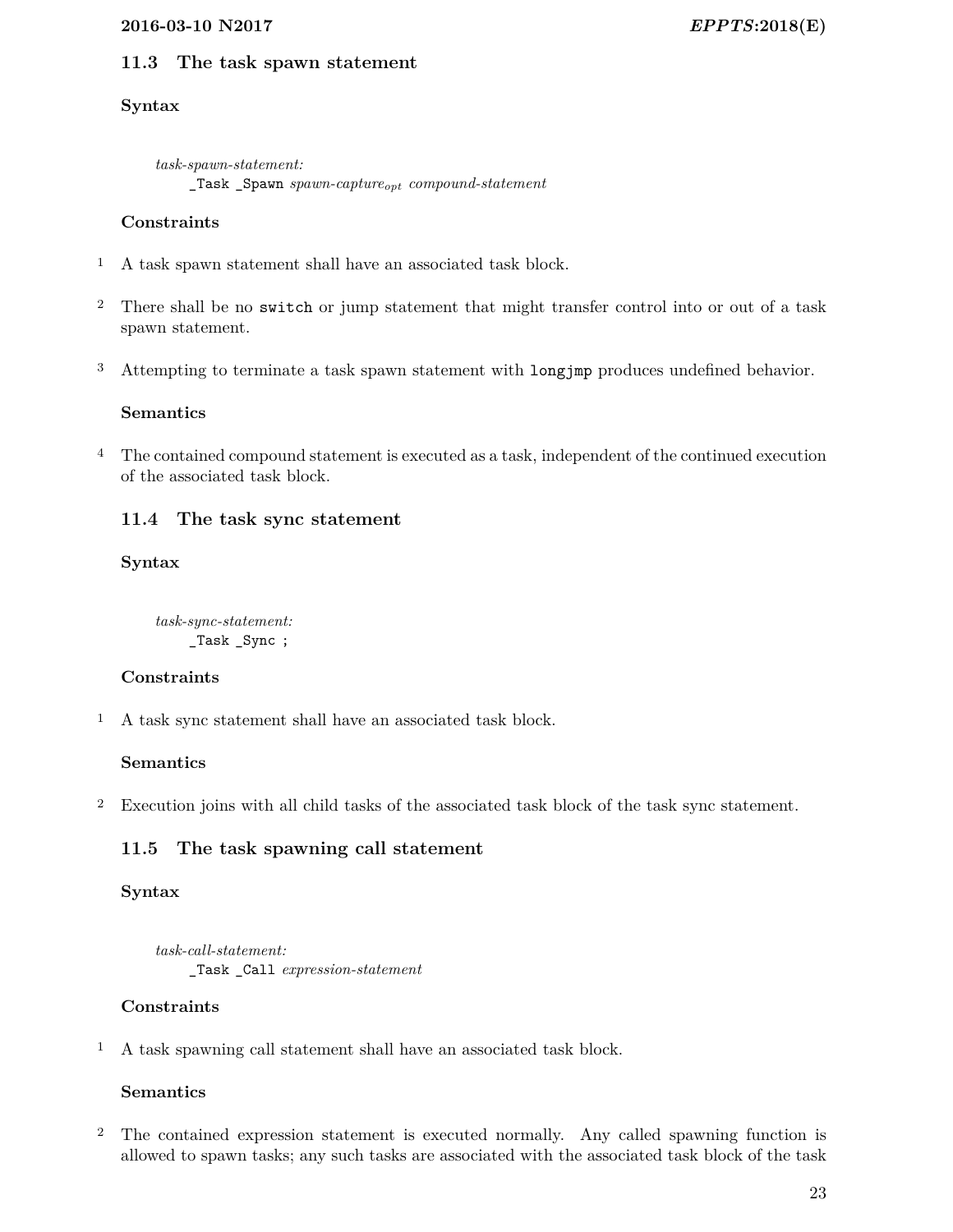<span id="page-29-0"></span>spawning call statement, and are independent of the statements of the task block following the task spawning call statement.

NOTE 1 A call to a task spawning function need not be the "outermost" operation of the expression statement. A task spawning call statement might invoke more than one spawning function, or might invoke none.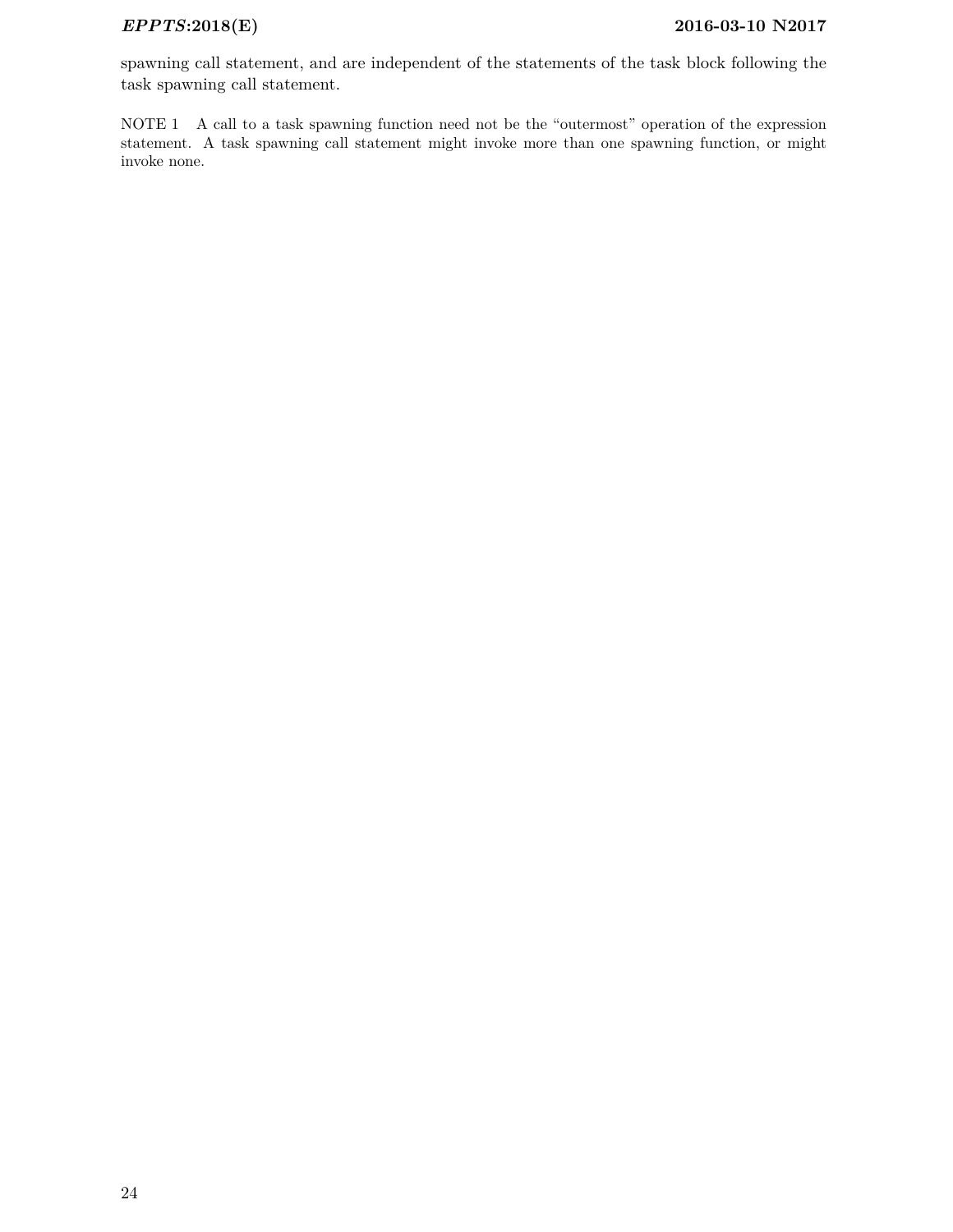# <span id="page-30-2"></span><span id="page-30-1"></span><span id="page-30-0"></span>**12 Parallel loop hint parameters <cplex.h>**

# **12.1 Introduction**

- 1 The header <cplex.h> defines several types and several macros.
- <sup>2</sup> The cplex loop params t type is a structure type with an unspecified number of members for specifying parameters for tuning hints for a parallel loop. A program whose output depends on the value specified for any tuning hint parameter is not considered a correct program.

NOTE 1 There is no guarantee that setting any tuning hint parameter will improve the performance of the program.

3 The cplex\_sched\_kind\_t type is an enumerated type with at least the following enumeration constants, each with nonzero value:

cplex\_sched\_static cplex\_sched\_dynamic cplex\_sched\_guided

4 The cplex\_workload\_t type is an enumerated type with at least the following enumeration constants, each with nonzero value:

cplex\_workload\_balanced cplex\_workload\_unbalanced

<sup>5</sup> The cplex\_affinity\_t type is an enumerated type with at least the following enumeration constants, each with nonzero value:

cplex\_affinity\_close cplex\_affinity\_spread

- 6 When an object of type cplex\_loop\_params\_t is used as the loop parameter of a parallel loop, the loop is described as being associated with the object. If the associated object is modified during the execution of the loop, the behavior is undefined. When executing a parallel loop associated with an object of type cplex\_loop\_params\_t, for any parameter for which the corresponding member has the value zero, an unspecified default value is used.
- 7 Each parameter is represented by a pair of macros: one to set the value of the parameter in the parameter block, and one to get the value of the parameter from the parameter block.

NOTE 2 Because these methods are specified as macros, not functions, taking the address of any of them need not be supported. However, an implementation is also free to provide functions with these names.

EXAMPLE 1 Hint parameters for a parallel loop can be specified as follows:

```
#include <cplex.h>
#include <stdlib.h>
int main(int argc, char *argv[])
{
    cplex_loop_params_t hints = { 0 };
    if (argc > 1) {
        cplex_set_num_threads(&hints, atoi(argv[1]));
```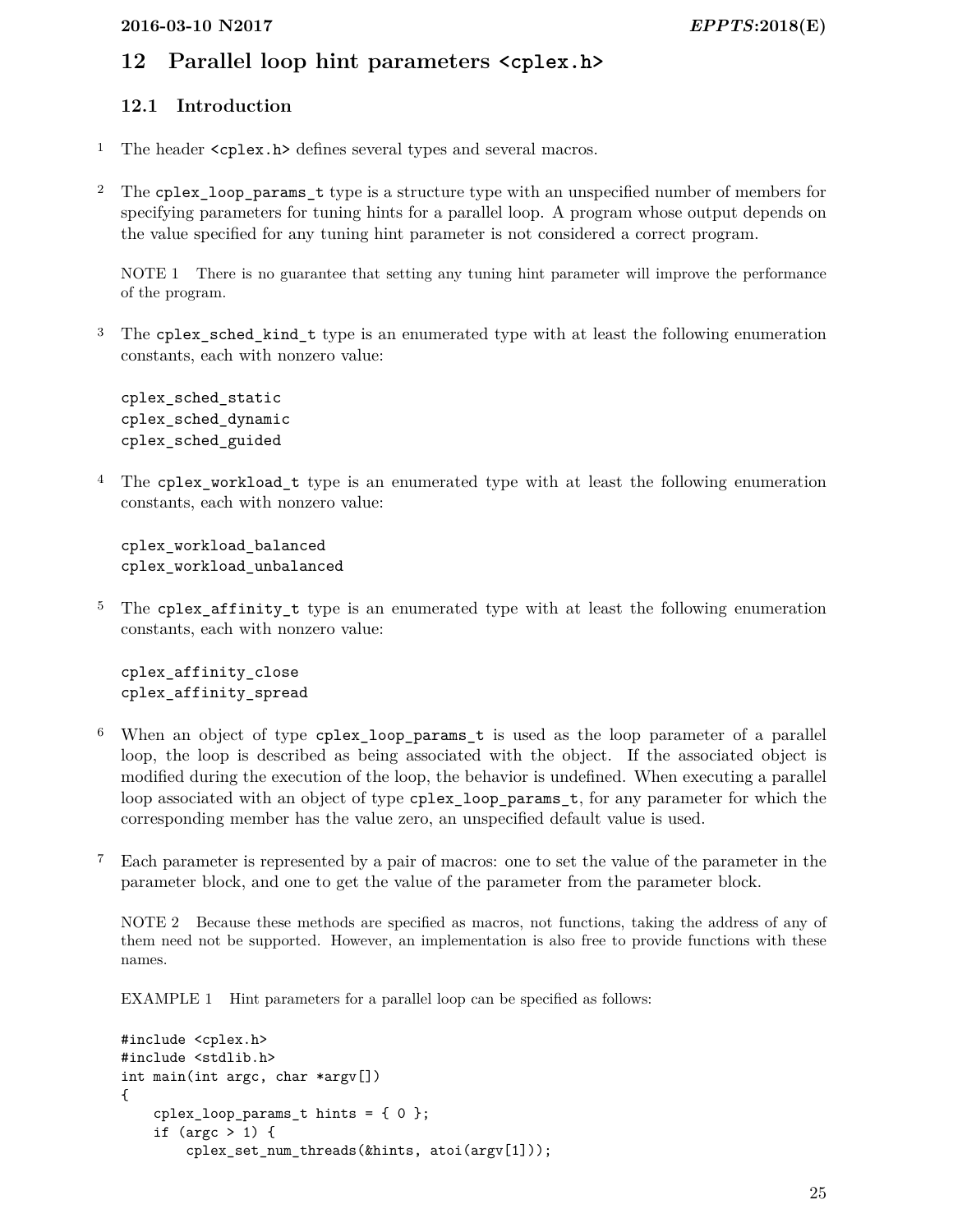```
}
    cplex_set_chunk_size(&hints, 1000);
    _ITask _IOptions(&hints) for (long i = 0; i < 1000000; i++) {
        do_something_with(i);
    }
}
```
## <span id="page-31-0"></span>**12.2 The num\_threads parameter**

#### **Synopsis**

```
#include <cplex.h>
void cplex_set_num_threads(cplex_loop_params_t *hints, int num_threads);
int cplex_get_num_threads(cplex_loop_params_t *hints);
```
#### **Description**

<sup>1</sup> The cplex\_set\_num\_threads macro sets to num\_threads the recommended number of iterations to be executed concurrently in a parallel loop associated with the object pointed to by hints.

## <span id="page-31-1"></span>**12.3 The chunk\_size parameter**

#### **Synopsis**

```
#include <cplex.h>
void cplex_set_chunk_size(cplex_loop_params_t *hints, int chunk_size);
int cplex_get_chunk_size(cplex_loop_params_t *hints);
```
#### **Description**

1 The cplex\_set\_chunk\_size macro sets to chunk\_size the recommended maximum number of iterations of a parallel loop associated with the object pointed to by hints to be grouped together to be executed sequentially as a single task.

#### <span id="page-31-2"></span>**12.4 The schedule\_kind parameter**

#### **Synopsis**

```
#include <cplex.h>
void cplex_set_schedule_kind(cplex_loop_params_t *hints,
                                cplex_sched_kind_t kind);
cplex_sched_kind_t cplex_get_schedule_kind(cplex_loop_params_t *hints);
```
#### **Description**

1 The cplex\_set\_schedule\_kind macro sets to kind the recommended scheduling algorithm for a parallel loop associated with the object pointed to by hints.

NOTE 1 Setting the schedule\_kind parameter to a particular value may (but need not) select the corresponding OpenMP loop-scheduling algorithm.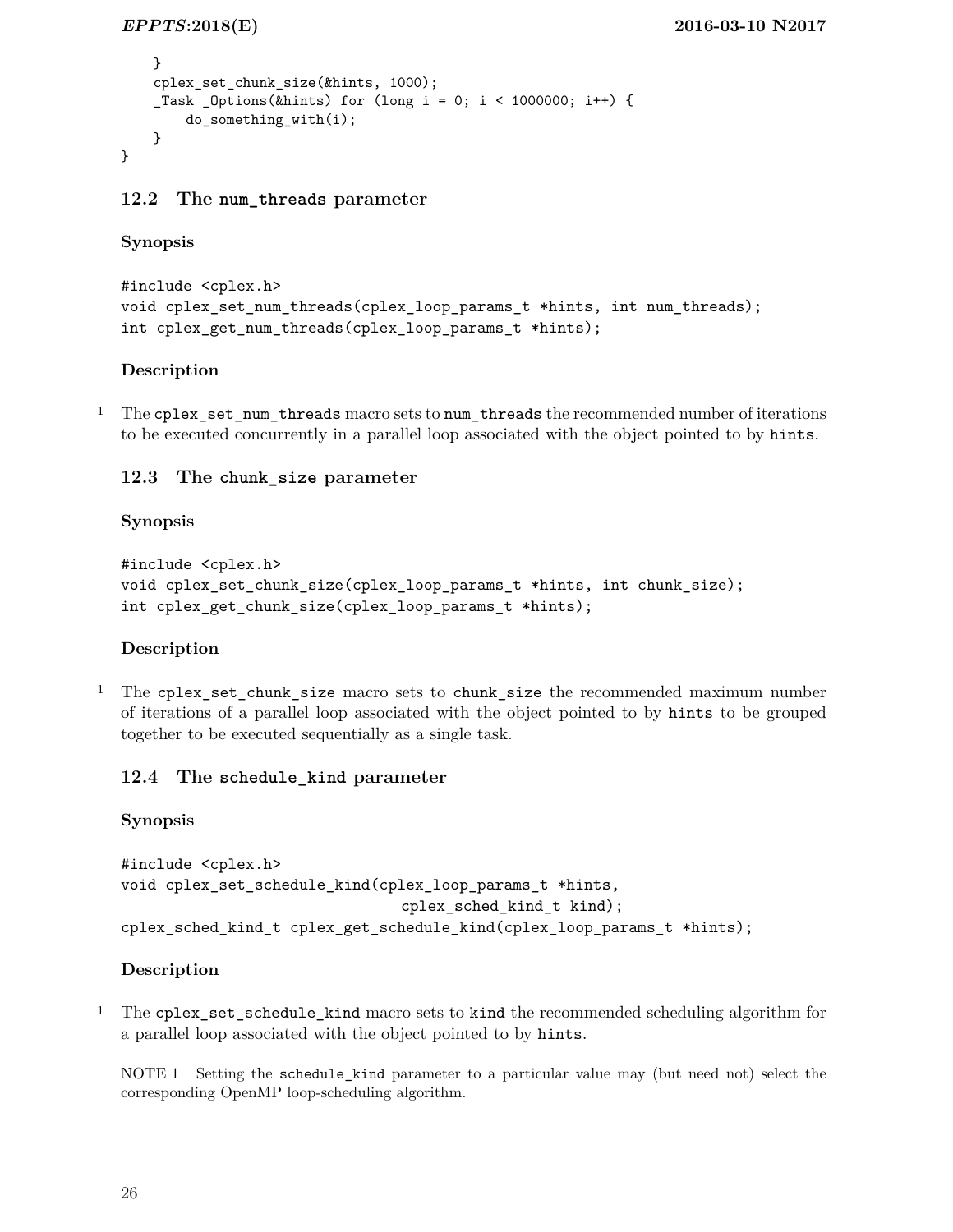## <span id="page-32-0"></span>**12.5 The workload\_balance parameter**

#### **Synopsis**

```
#include <cplex.h>
void cplex_set_workload_balance(cplex_loop_params_t *hints,
                               cplex_workload_t kind);
cplex_workload_t cplex_get_workload_balance(cplex_loop_params_t *hints);
```
## **Description**

- 1 The cplex\_set\_workload\_balance macro sets to kind the workload-balancing characteristic for a parallel loop associated with the object pointed to by hints.
- 2 For a loop with a balanced workload, each iteration should be assumed to execute in approximately the same amount of time. A loop with an unbalanced workload should be assumed to have iterations taking widely varying amounts of time.

NOTE 1 This parameter is semantically a statement about the associated loop, whereas the schedule  $$ kind parameter is semantically a request to the implementation. Setting this parameter to cplex\_ workload\_balanced may have an effect similar to setting the schedule to cplex\_schedule\_static. Setting this parameter to cplex workload unbalanced may have an effect similar to setting the schedule to cplex\_schedule\_dynamic or cplex\_schedule\_guided.

## <span id="page-32-1"></span>**12.6 The affinity parameter**

## **Synopsis**

```
#include <cplex.h>
void cplex_set_affinity(cplex_loop_params_t *hints, cplex_affinity_t kind);
cplex_affinity_t cplex_get_affinity(cplex_loop_params_t *hints);
```
## **Description**

- <sup>1</sup> The cplex\_set\_affinity macro sets to kind the recommended affinity for a parallel loop associated with the object pointed to by hints.
- 2 The affinity of a loop indicates whether the loop benefits from being executed by co-located hardware threads, or whether performance is likely to improve if the software threads are spread over multiple cores.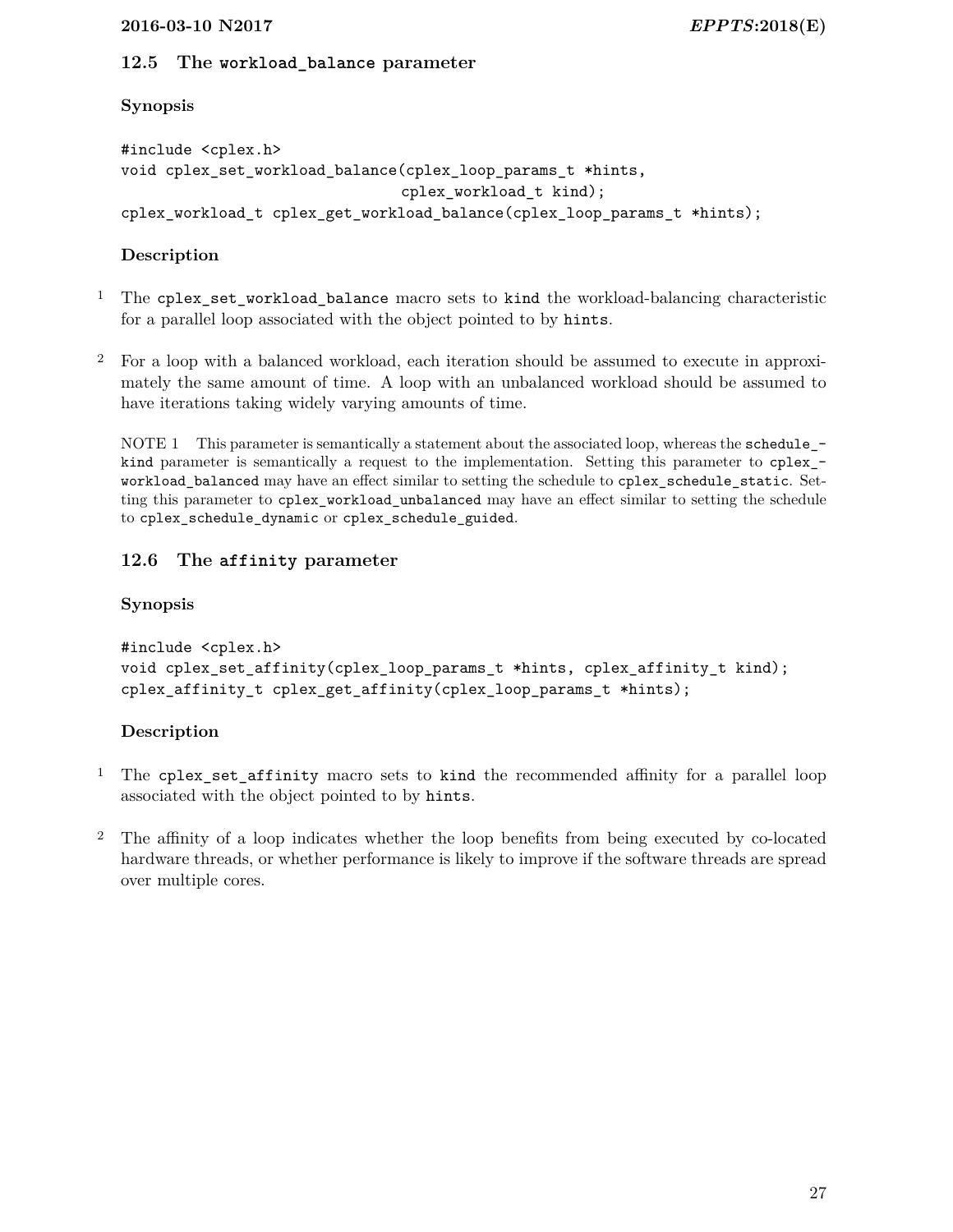## *EPPTS***:2018(E) 2016-03-10 N2017**

# <span id="page-33-0"></span>**Bibliography**

[1] *Intel© Cilk™ Plus Language Extension Specification,* Intel Corporation: [<https://www.](https://www.cilkplus.org/sites/default/files/open_specifications/Intel_Cilk_plus_lang_spec_1.2.htm) [cilkplus.org/sites/default/files/open\\_specifications/Intel\\_Cilk\\_plus\\_lang\\_spec\\_1](https://www.cilkplus.org/sites/default/files/open_specifications/Intel_Cilk_plus_lang_spec_1.2.htm). [2.htm>](https://www.cilkplus.org/sites/default/files/open_specifications/Intel_Cilk_plus_lang_spec_1.2.htm)

[2] *OpenMP Application Program Interface,* OpenMP Architecture Review Board: [<http://](http://www.openmp.org/mp-documents/OpenMP4.0.0.pdf) [www.openmp.org/mp-documents/OpenMP4.0.0.pdf>](http://www.openmp.org/mp-documents/OpenMP4.0.0.pdf)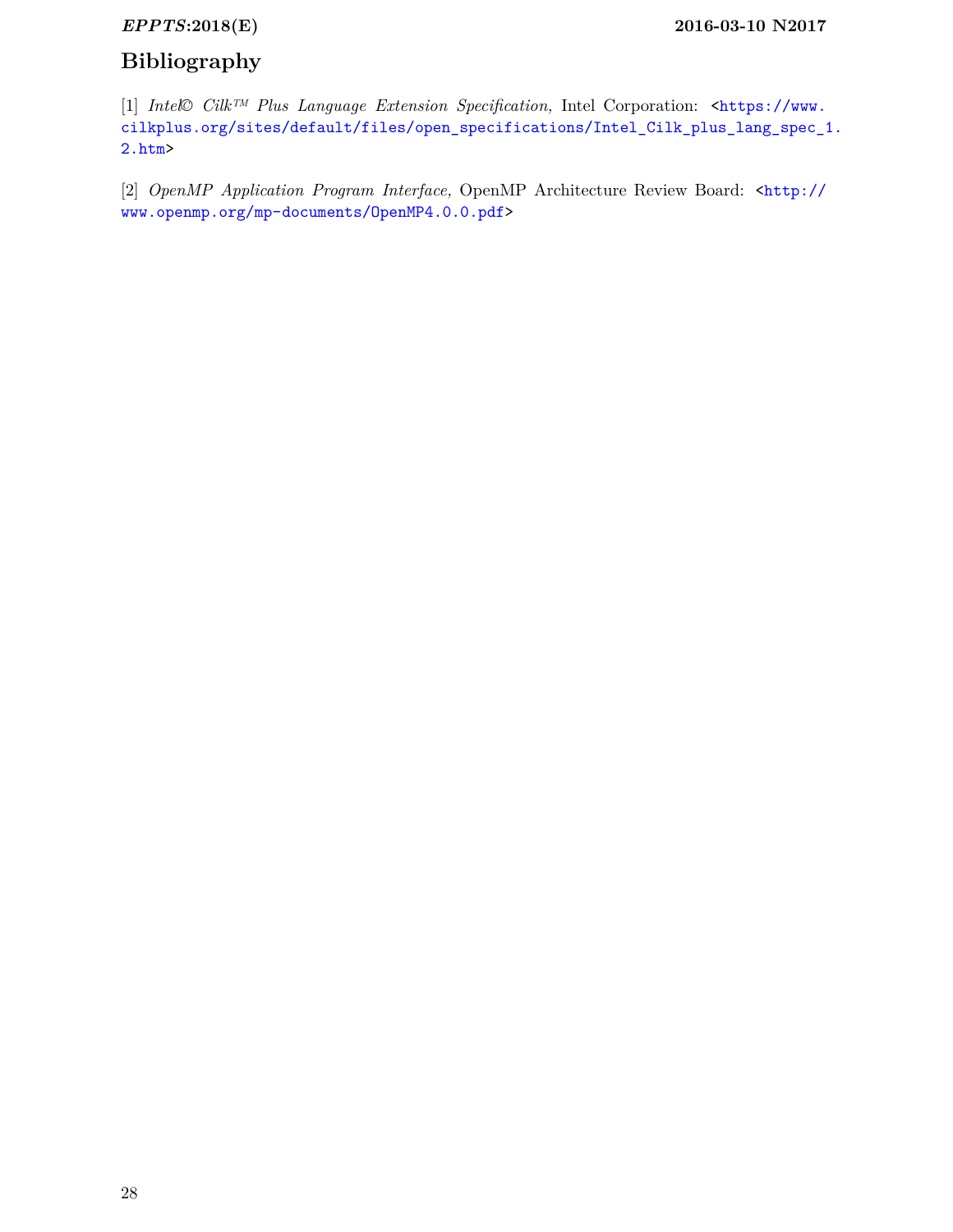#### **2016-03-10 N2017** *EPPTS***:2018(E)**

## <span id="page-34-0"></span>**Index**

 $\texttt{affinity\_close},\,23$  $\texttt{affinity\_close},\,23$  $\operatorname{\sf affinity\_spread},\, 23$  $\operatorname{\sf affinity\_spread},\, 23$  $\texttt{affinity\_t},\, 23$  $\texttt{affinity\_t},\, 23$ associated task block, [20](#page-25-3)

*builtin-combiner-operation* , [5](#page-10-3)

*combiner-operation* , [5](#page-10-3) concurrent program, [2](#page-7-1) control clauses, [15](#page-20-1) control variable, [15](#page-20-1) counted loop, [15](#page-20-1)

execution agent, [2](#page-7-1)

*function-specifier* , [22](#page-27-4)

induction variable, [16](#page-21-0) iteration count, [16](#page-21-0) *iteration-statement* , [19](#page-24-3)

joins, [4](#page-9-1)

*keyword* , [9](#page-14-2)

limit expression, [15](#page-20-1) loop-increment, [15](#page-20-1) *loop-increment* , [16](#page-21-0) *loop-parameters* , [19](#page-24-3) *loop-qualifiers* , [19](#page-24-3)  $\texttt{loop\_params\_t}, \, 23$  $\texttt{loop\_params\_t}, \, 23$ lvalue conversion, [14](#page-19-3)

OS thread, [2](#page-7-1)

parallel loop, [19](#page-24-3) parallel program, [2](#page-7-1) proxied type, [5](#page-10-3) , [9](#page-14-2)

*qualifier-clauses* , [19](#page-24-3)

reduction type,  $5, 9$  $5, 9$  $5, 9$ *reduction-aspect* , [5](#page-10-3) *reduction-aspect-list* , [5](#page-10-3) *reduction-capture* , [14](#page-19-3) *reduction-capture-item* , [14](#page-19-3) *reduction-capture-list* , [14](#page-19-3) *reduction-order-constraint* , [5](#page-10-3) *reduction-specifier* , [5](#page-10-3) root view, [6](#page-11-1)

 $\texttt{sched\_dynamic},\,23$  $\texttt{sched\_dynamic},\,23$ sched\_guided,  $23$ sched\_kind\_t,  $23$  ${\tt schedule}, 23$  ${\tt schedule}, 23$